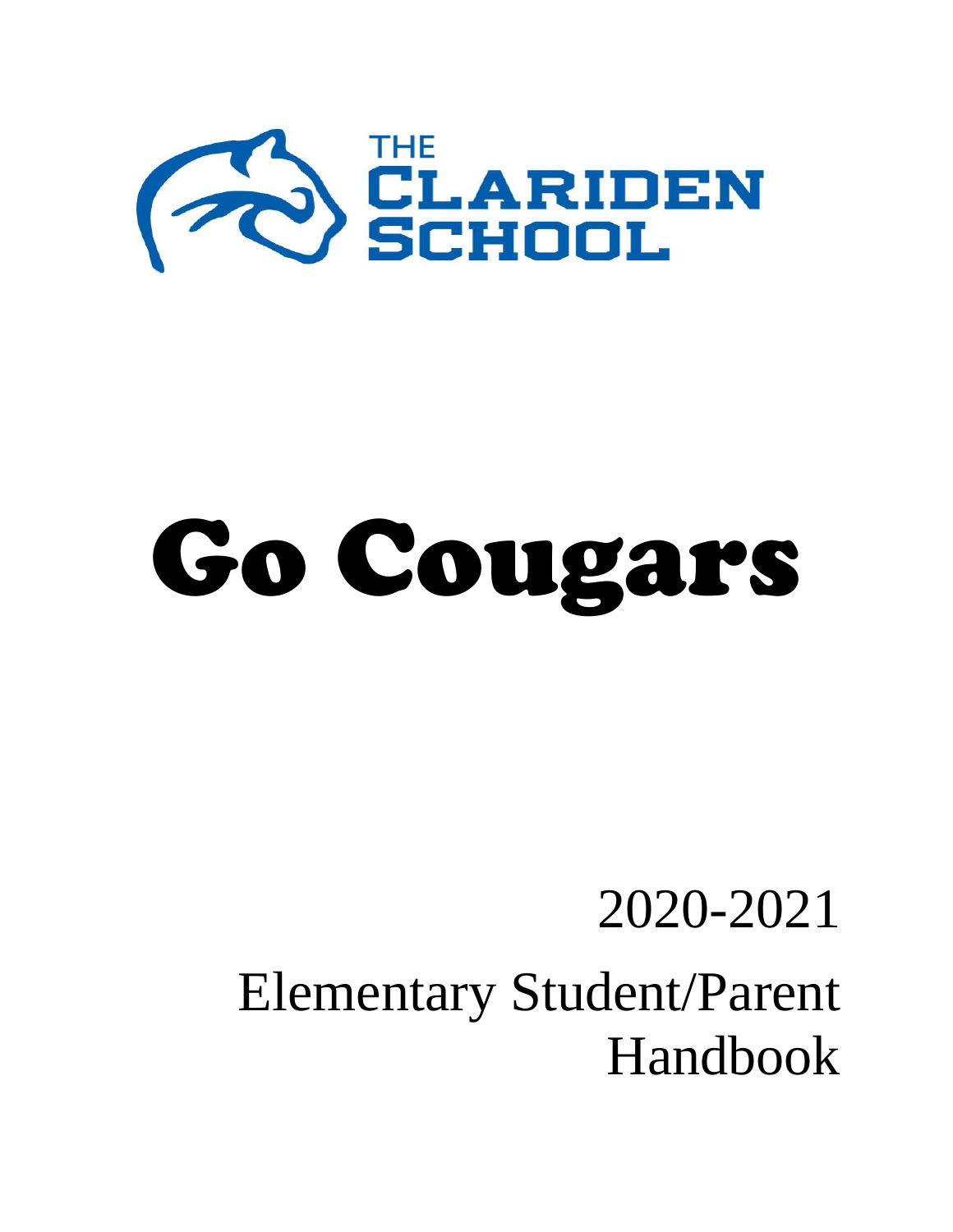

Welcome to Clariden. Whether you're a returning student or a new student, we're excited that you are here. Clariden is a unique learning environment where our students are given a great amount of freedom and choice. As a student here, you will learn to use your voice to advocate for yourself and for the rights of others. You will take on projects that will challenge you to step outside of your comfort zone. As a part of the Clariden learning experience, you'll have the opportunity to be involved in a variety of projects and organizations. You'll be able to learn leadership skills and be a part of a strong community that fosters and supports individual growth and achievement.

At Clariden, we value the academic experience but know that students learn best when they are engaged. Fostering a Project Based Learning environment, Clariden students work on a series of projects over the course of the school year. Each project not only emphasizes content areas but also allows for opportunities to be creative, to collaborate, to use critical analysis and to communicate both in written form and orally. Each project ends with a Presentation of Learning where you'll share the knowledge you have gained and the process that you went through to acquire that knowledge. Through this process and practice, you'll improve your presentation skills and hone your ability to assimilate and discuss information. Some of the projects you'll work on over the course of your academic career with Clariden will require you to compete at both a local, national and world level. Competition allows for learning to happen within a context that is real and students find these experiences to be not only challenging but also fun.

Clariden is your school and it is our hope that you'll take advantage of all the great opportunities that are available. We would love it if you came up with new ideas and new opportunities so be sure to use your voice to share your thoughts, tell us what works and what doesn't. Advocate for yourself and others and be sure to tell us what you need. We're excited about the school year. It's going to be great!

Go Cougars!

Angela Naples Head of School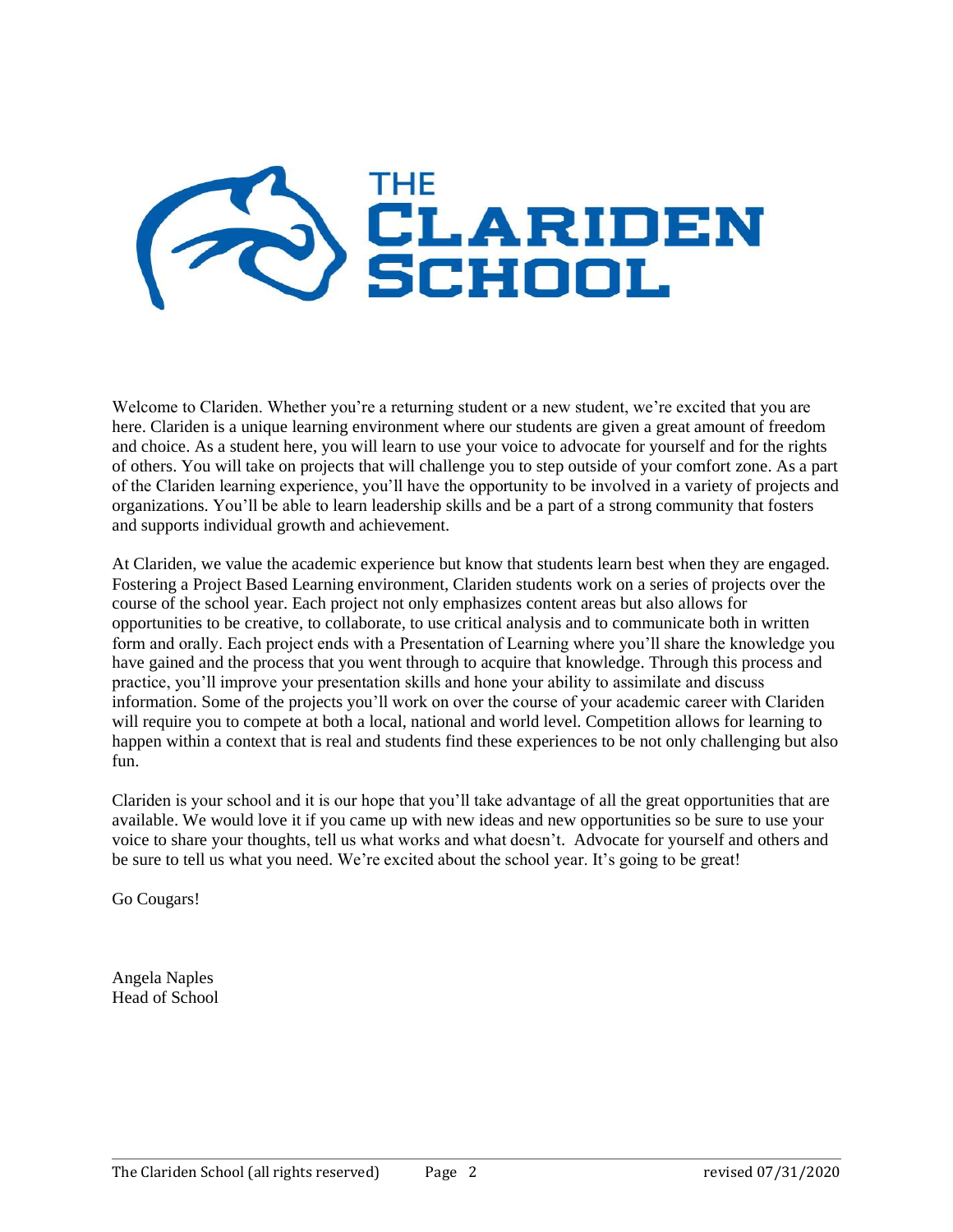Parents and students at The Clariden School (TCS) are expected to know the rules and policies outlined in this Handbook and to support them. A lack of knowledge or understanding of school rules and/or policies is not considered a viable excuse.

#### **Mission and Guiding Principles:**

The "Guiding Light" of The Clariden School is its mission, guiding principles and educational philosophy statements, which are described below. The day-to-day operations of this School and any transactions that we carry out on behalf of the School need to be aligned with The Clariden School's Guiding Principles and Mission.

Parents are expected to treat all members of Clariden's staff with decorum and respect, following the Guiding Principles. Likewise, Clariden's staff and teachers are expected to treat parents and students with decorum and respect, following the Guiding Principles. Clariden reserves the right to terminate the enrollment contract of any student whose parents harass or treat the school's employees disrespectfully.

#### **Mission Statement:**

*We offer next generation learning to a global community of independent thinkers by igniting curiosity, encouraging innovation, and discovering genius.*

#### **Guiding Principles:**

#### **Learn**

- •Foster a love of learning we are forever students.
- •Ignite curiosity we encourage the natural wonder of every student.
- •Awaken worthiness and self-confidence we grow, explore, try on identities, and find joys that last a lifetime.

#### **Teach**

- Teaching does not end in the classroom we know that teaching happens all around us.
- It is about transformation we understand that every interaction impacts the student.
- Start with respect we replace judgment with understanding and empathy.
- Communicate we listen from the other's perspective, but speak from our own.

#### **Lead**

•Leading is being – we are all leaders in various forms, leading ourselves and others. •Create Connectedness – the chain of success starts with the student and ends with us. •See the possibilities – we look beyond the obvious and prepare for future life paths.

#### **Serve**

•Foster our community – we create unity by serving each other, as well as ourselves. •Participate and contribute – we are actively involved and dedicated to giving back. •Celebrate – we share the moments, have fun together, and enjoy our success.

#### **School Governance:**

The Clariden School is a 501(c)(3) non-profit. The Clariden School is governed by a Board of Directors in accordance with the organization's by-laws as set forth by governing laws for a  $501(c)(3)$  non-profit.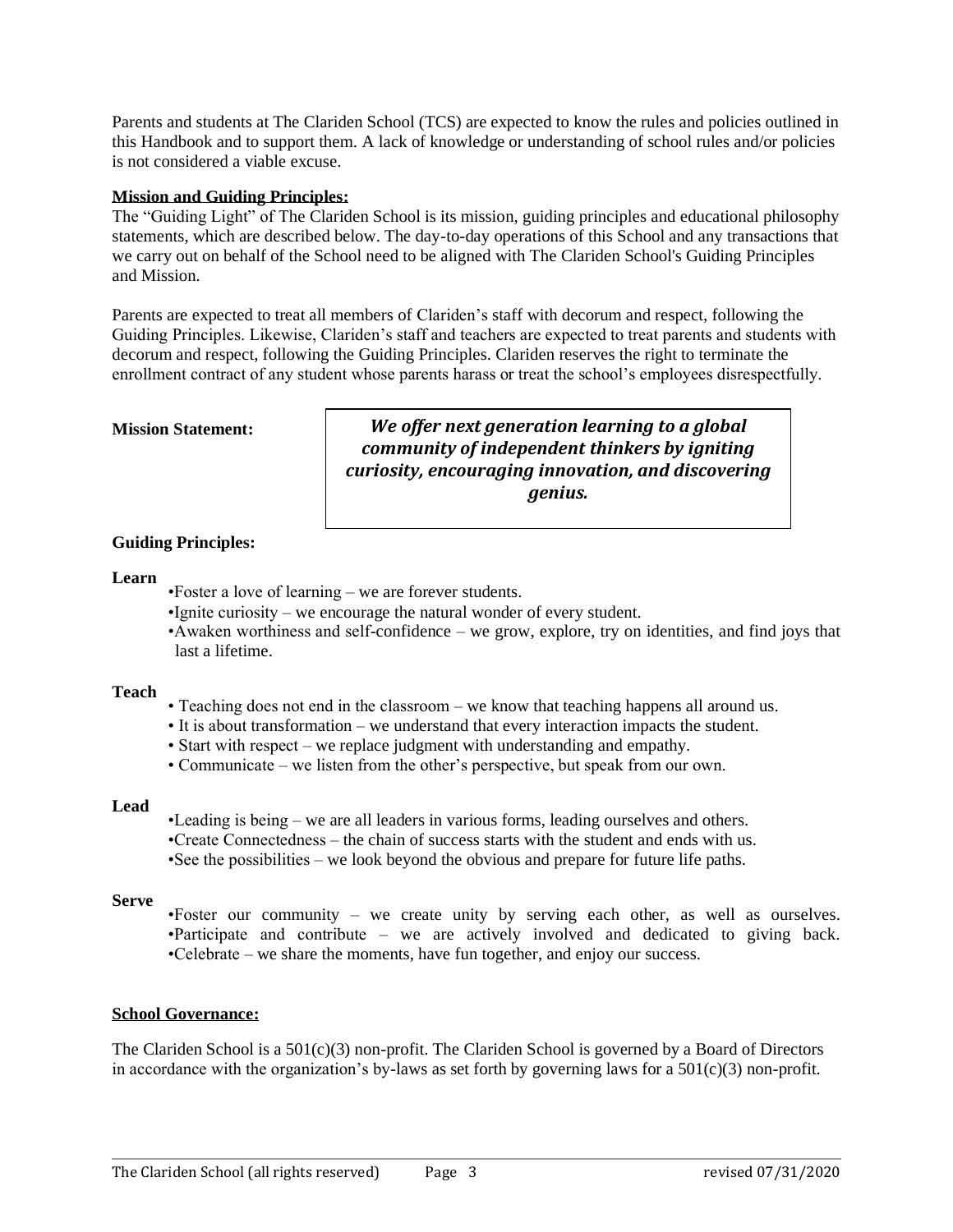#### **Be Informed:**

Clariden parents and students are also expected to read the various communications that are sent from the school. As a parent and student, it is your responsibility to stay informed about what is happening on campus, changes in policies or procedures, to have an awareness of school messages, and to know when a teacher or administrator needs to connect with you.

Not reading e-mails or other various communications sent by the school is not a viable excuse for being uninformed. If you are not receiving communication from the school, please be sure that your contact information and correct email address is on file with the school. Often times, individuals move or change e-mail addresses and neglect to inform the school. It's important that we know how to reach you in the event of an emergency or if your child becomes ill. It's important that you receive and read communications from the school and from your child's teacher. Be in the know!

#### **Opening Plan:**

It is the responsibility of each parent and student to follow the guidelines within the Opening Plan and the Student/Parent Handbook. The Opening Plan is posted on Clariden's website and communicated to the Clariden community through a variety of communication vehicles. It is the parent's responsibility to notify administration if they did not receive the Opening Plan.

#### **School-Home Communication:**

Research on progressive schools indicates that one of the most important aspects of a school achieving its mission is clear, timely communications. Clariden uses a variety of means to communicate:

- *1.* Newsletter: Clariden's administrative team sends out a weekly electronic newsletter communicating school events, calendar of monthly events, and topics that pertain to Clariden students, our community, and/or the field of education.
- *2.* Classroom Newsletter: At least monthly, teachers send home communication regarding classroom news, updates, and pictures that are specific to your child's classroom.
- *3.* In various grade levels, teachers use SeeSaw as a way to share classroom happenings and photos directly with you.
- *4.* Project 411: At the onset of each project, teachers send home the Project 411. This informative piece of communication allows parents an inside glimpse of the learning outcomes, concepts, vocabulary and technology that will be introduced and taught over the course of the project.
- *5.* Weekly e-mails are used as a means to communicate and remind parents of upcoming events and happenings on campus.
- *6.* Progress Reports/Report Cards/Parent-Teacher Conferences: Clariden's communication around student achievement occurs in a variety of ways. If at any time you'd like to discuss your child's school performance, please contact your child's teacher to set up a conference time.
- *7.* Canvas, Google Classrooms, SeeSaw and a variety of school management systems are used by the school. Be sure to utilize these programs to be in the know as it relates to your child's progress and happenings within the classroom.
- *8.* Clariden uses a variety of social media platforms to share upcoming events and school culture.
- *9.* Clariden uses One Call to send community wide messages.

#### **Contacting My Child's Teacher:**

Parents who wish to contact faculty, staff or administrative personnel may do so by calling or e-mailing. E-mails are set up by the first initial of the staff's first name, their last [name@claridenschool.org](mailto:name@claridenschool.org) (i.e.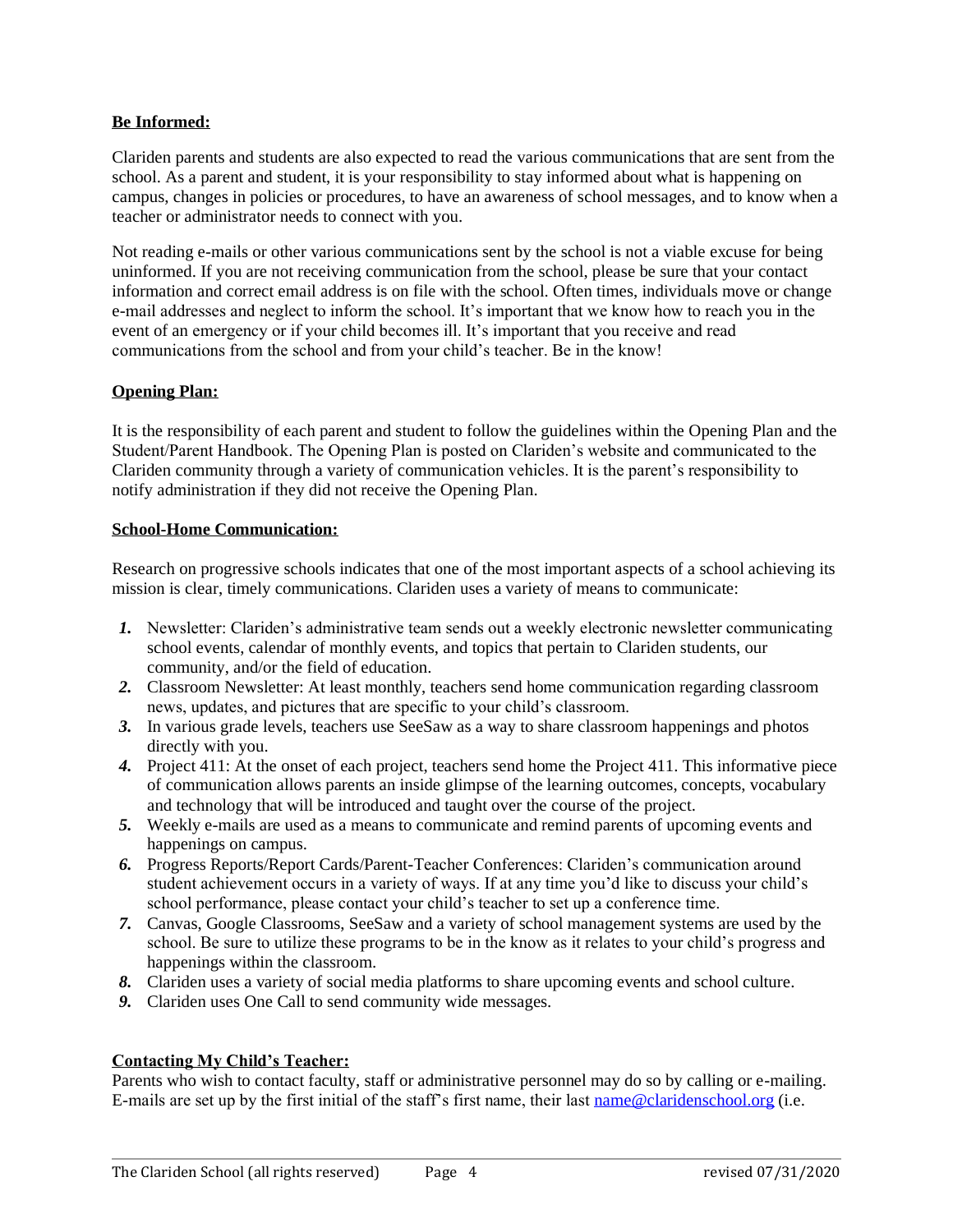[anaples@claridenschool.org\)](mailto:anaples@claridenschool.org). Teachers do not respond to phone calls or e-mails when in the classroom working with students. If you call the school office (682-237-0400) during school hours and wish to speak with your child's teacher a message will be taken and your child's teacher will respond typically within 24 hours during the school work week. Faculty members have planning time as well as an hour following the school day available to respond to phone calls, text messages and e-mails.

For certain occasions (such as traveling with students), some faculty and staff share their private contact information such as their personal cell phone number. Please be sure to respect teachers and administrators time away from school and use personal contact information in the case of an emergency*. Clariden faculty and staff are not expected to respond to e-mails, phone calls or text messages on the weekend or after work hours.*

#### **Lines of Communication:**

Due to the different levels of authority and responsibility in a school, it is important for everyone to understand with whom they need to address their concerns. For example, if there is a concern about a classroom procedure, a parent should initially meet with the teacher in an attempt to understand or solve the issue. If the parent is not satisfied, contacting the school Head should be the next step. In a final appeal, a parent may address the Board of Directors in writing with a courtesy copy to the school Head.

#### **Communication:**

Clariden's Team is available to assist you with anything that needs attention. Members of our team are knowledgeable professionals and will do their best to answer your questions and/or concerns. To help guide conversations, below is a list of who to direct communications to:

| For specific class or classroom concerns: | Teacher of the course or classroom     |
|-------------------------------------------|----------------------------------------|
| For specific academic concerns:           | Child's Teacher/Advisor/Head of School |
| For concerns about faculty:               | Head of School                         |
| For college advising:                     | Head of School                         |
| For disciplinary concerns:                | <b>Head of School</b>                  |
| For financial aid concerns:               | <b>Business Manager</b>                |
| For billing concerns:                     | <b>Business Manager</b>                |
| For website help:                         | Front Office Administrator             |
| For lunch concerns:                       | Front Office Administrator             |
| For general questions:                    | Front Office Administrator             |
|                                           |                                        |

#### **Student Voice:**

At Clariden, we recognize the significance of hearing what our students have to say. We encourage students to share their concerns, ideas and suggestions with us. Informal and formal meetings are held periodically throughout the school year for the purpose of connecting with our students, sharing information and hearing their input. By making student voice a priority, we are teaching our students how to use their voice in a positive, respectful and productive way. We are teaching them to advocate for themselves and what they need, while empowering them to express their ideas, suggestions and possible solutions. Being able to communicate well significantly impacts their success later in life, thus our goal to give our students opportunities to voice and empower them to use their voice.

#### **School Day:**

The Clariden school day begins promptly at 8:15 a.m. and ends at 3:30 p.m. Students must be in class by no later than 8:15 a.m. in order to not be marked tardy.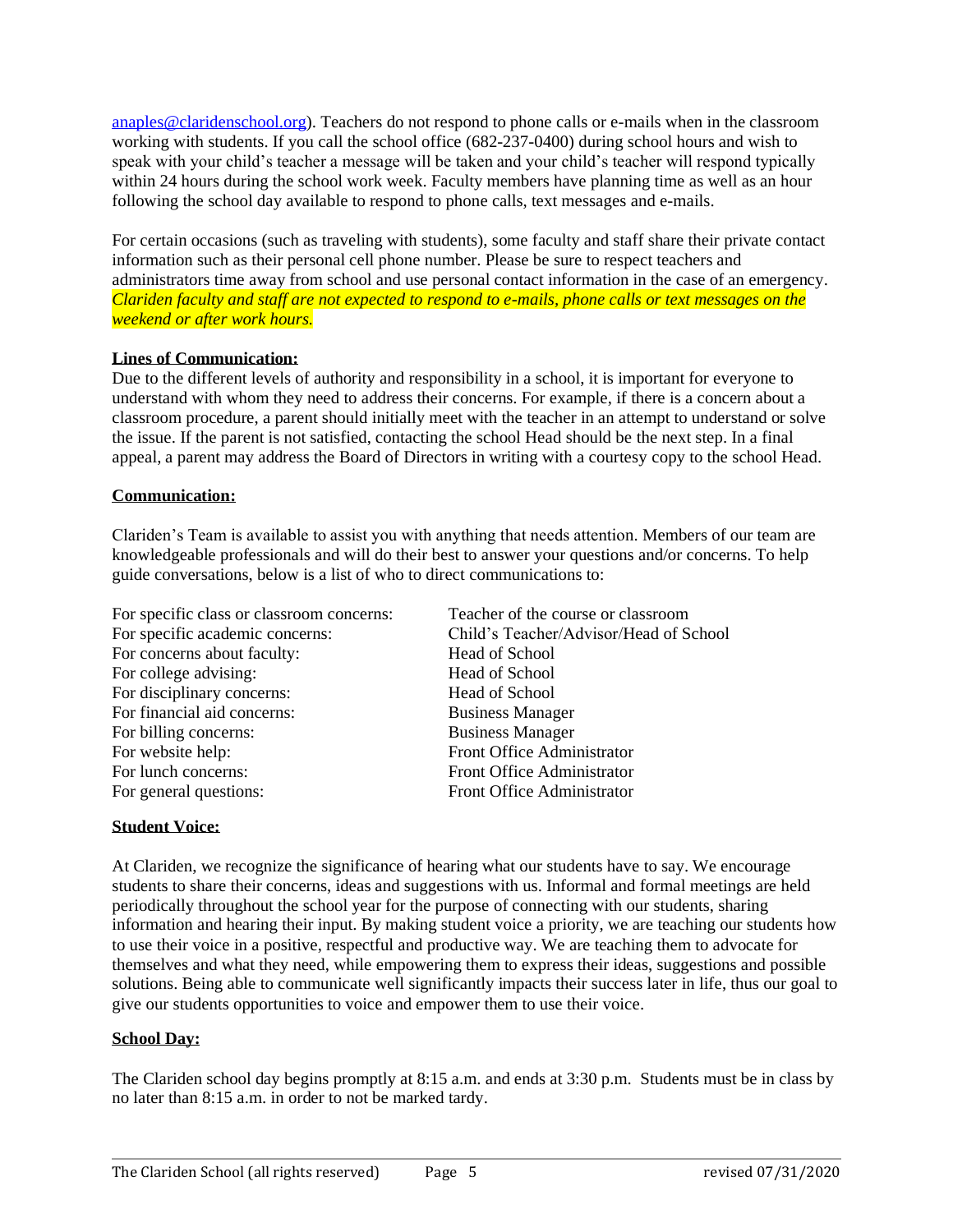#### **Inclement Weather:**

In case of inclement weather, the Clariden School will notify Channel 5 (KXAS) and Channel 8 (WFAA) of any delay or cancellation of school. Clariden will send out a One Call message for school closures. Also, check Clariden's Facebook and your e-mail for communication relating to school delays or cancellations due to weather. Being that Clariden families commute from many different areas, we caution that you use your own judgment prior to setting out in inclement weather.

#### **Attendance Procedures & Policies:**

Attending class is a critical component to a student's learning experience and to their learning outcomes. Missing class means that a student misses the instructions and interpretations from the educator as well as critical discussions that take place within the classroom.

#### **Missing School:**

If a student is absent, a phone call to administration is required from the parent or guardian to TCS to provide the reason for such absence. Upon the student's return to school, a written excuse from home or an excuse from a medical doctor is required. The written excuse needs to include: the date(s) of absence, reason for absence, and must be signed by parent or guardian or by the medical doctor that treated your child. If your child is absent with COVID-19 symptoms (see below), a doctor's note is required prior to returning to school.

#### **Illness:**

If your child is ill or not feeling well, please keep them home. If your child is experiencing any COVID-19 symptoms (listed below) they **must** remain at home. If during the day, your child experiences COVID-19 symptoms, they will be brought to administration for evaluation and parents will be called to pick up their child.

**COVID-19 Policies/Procedures:** Parents and students are required to follow the safety requirements outlined below:

#### **Health Pre-Screening for Employees & Students**

- Students and staff will be temperature checked daily upon arriving to school. Students will be screened by Clariden staff and Clariden staff will be screened by Head of School and/or an administrator. Students or staff with a fever of **100.4 or higher** must **not** come to school. Please stay home to mitigate the spread of the coronavirus.
- Students and staff will be prescreened for any of the following symptoms upon arrival to school. Students will be screened by Clariden staff and Clariden staff will be screened by Head of School and/or an administrator:
	- o Feeling feverish or a measured temperature greater than or equal to 100.4 degrees Fahrenheit
	- o Loss of taste or smell
	- o Cough (for chronic allergic/asthmatic cough, a change in their cough from baseline)
	- o Difficulty breathing
	- o Shortness of breath
	- o Headache
	- o Chills
	- o Sore throat
	- o Shaking or exaggerated shivering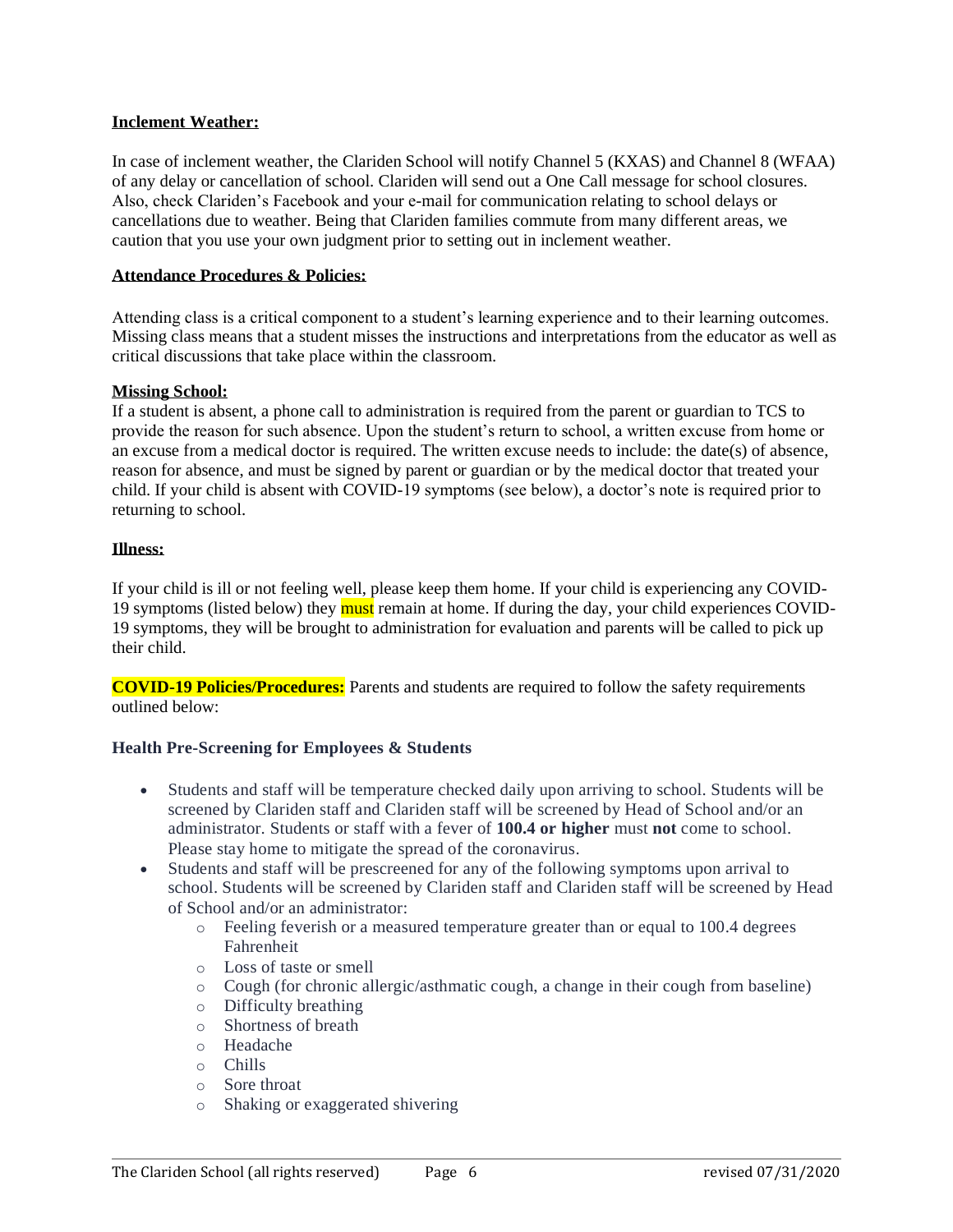- o Significant muscle pain or ache
- o Diarrhea, vomiting or abdominal pain
- Students and staff on campus are subject to periodic temperature checks for verification, especially if they are feeling ill or suspected of having a fever.
- Teachers will have access to a touch-free forehead thermometer in their classroom or department to check/verify temperatures throughout the day as needed and will immediately send anyone with a **100.4 or higher** temperature to administration/health station for further evaluation.
- Any student running a temperature of **100.4 or higher or with symptoms** listed above, will be required to be picked up by a parent immediately.
- Students and staff are required to report to The Clariden School if a) they have come into close contact with an individual who is lab-confirmed with COVID-19; b) they themselves have COVID-19 symptoms or c) are lab-confirmed as having COVID-19.
- It is the **parents' responsibility** to keep their child home when running a temperature of 100.4 or higher or when displaying any of the symptoms listed above.

#### **Confirmed, Suspected or Exposed to COVID-19**

#### **Protocols for Individuals Confirmed, Suspected or Exposed to COVID-19:**

Any individual - including teachers, staff, students or other campus visitors/volunteers - who themselves either a) are lab-confirmed to have COVID-19 or b) experience symptoms of COVID-19 **must** stay at home throughout the infection period, and **cannot** return to campus until they have a doctor's note stating that they are healthy to return to campus.

In the case of **an individual who was diagnosed with COVID-19**, the individual may return to school when **all three** of the following criteria are met:

1) at least three days (72 hours) have passed since resolution of fever without the use of fever-reducing medications.

2) the individual has improvement in symptoms (e.g. cough, shortness of breath); **and**

3) at least 14 days have passed since symptoms first appeared.

#### **In addition, individual must have a doctor's note stating that they are healthy to return to campus.**

In the case of **an individual who has symptoms that could be COVID-19 and who is not evaluated by a medical professional or tested for COVID-19**, such individual is assumed to have COVID-19, and the individual may not return to the campus until the individual has completed the same three-step set of criteria listed above, and has a doctor note stating they are good to return to campus.

If the **individual has symptoms that could be COVID-19** and **wants to return to school before completing the above stay-at-home period,** the individual must either a) obtain a medical professional's note clearing the individual for return based on an alternative diagnosis or b) receive at least two separate confirmations at least 24 hours apart that they are free of COVID-19 via acute infection tests at an approved COVID-19 testing location found at [https://tdem.texas.gov/covid-19/.](https://tdem.texas.gov/covid-19/)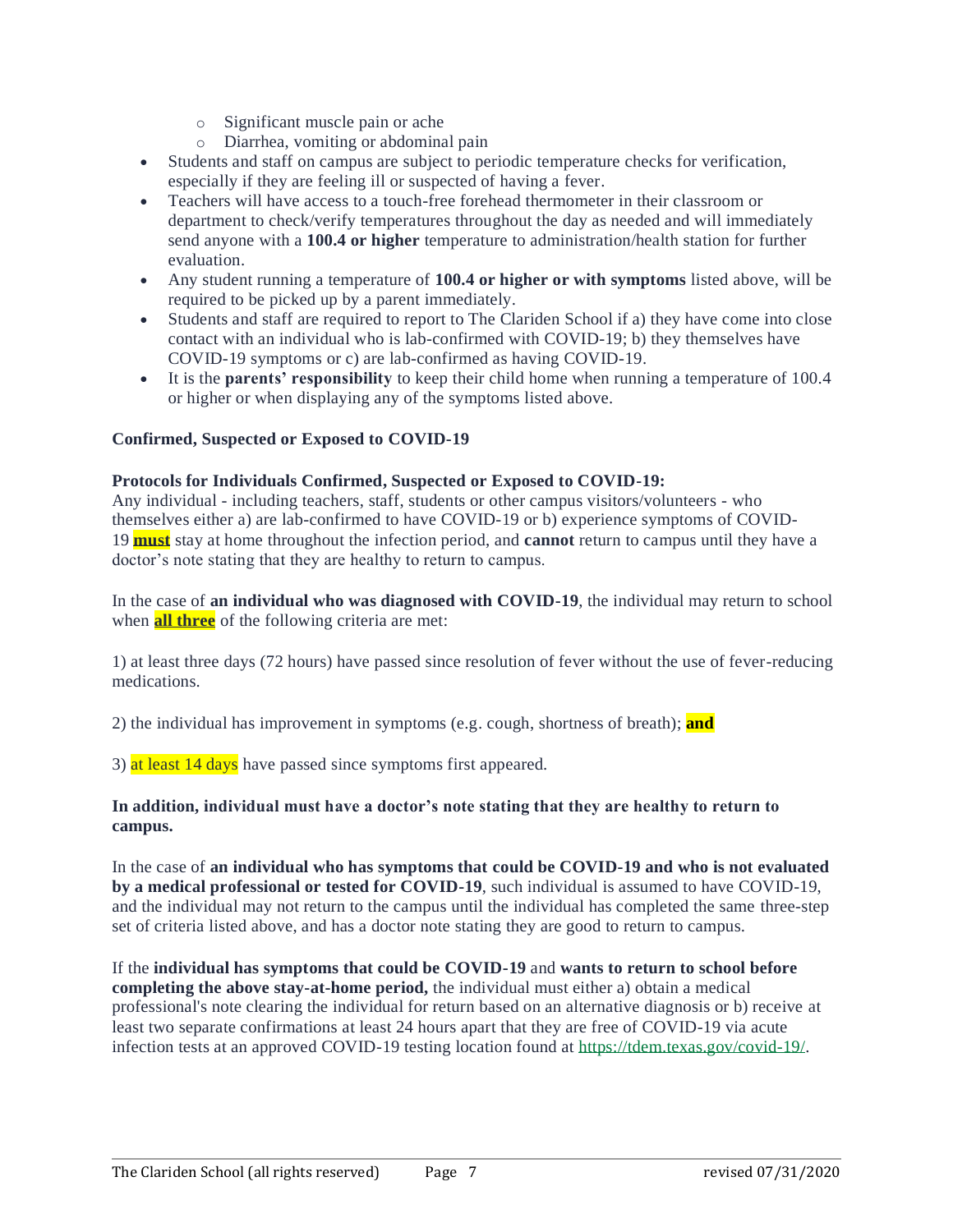**Individuals** - including students, teachers, staff or other campus visitors/volunteers - **who have had close contact with someone who is lab-confirmed to have COVID-19**, must stay at home through the 14-day incubation period, and will not be allowed on campus.

Parents must ensure they do not send a child to campus if the child has COVID-19 symptoms (as listed in this document), is lab-confirmed with COVID-19 or has had close contact with someone labconfirmed to have COVID-19. Students will receive remote synchronous instruction until the re-entry criteria are met and the student can return to campus.

#### **Close contact**

This document refers to close contact with an individual who is lab-confirmed to have COVID-19. Close contact is determined by an appropriate public health agency and defined within this document as:

- being directly exposed to infectious secretions (e.g. being coughed on); and/or
- being within 6 feet for a cumulative duration of 15 minutes

Individuals are presumed infectious, i.e. contagious, at least two days prior to symptom onset or, in the case of asymptomatic individuals who are lab-confirmed with COVID-19, two days prior to the confirming lab test.

Clariden will communicate to the community (as it does for all communicable diseases) should there be a positive COVID-19 case identified among students, teachers, or staff who participate in any on campus activities.

Should there be a lab-confirmed positive COVID-19 case within the Clariden learning environment, Clariden is required to report this to Tarrant and Denton County Health Departments, in accordance with applicable federal, state and local laws and regulations, while also, to the greatest extent possible, in compliance with the confidentiality requirements of the Americans with Disabilities Act (ADA) and Family Educational Rights and Privacy Act (FERPA).

#### **Absence Classifications:**

**Excused Absence –** the office has been notified in advance of the reason for the upcoming absence. An excused absence means that a student will be allowed to make up work or take work with them to complete while off campus. Extended absences (outside of a student medical reason) need to be approved by the Head of School. Should a student be out for a medical reason, a doctor's note is required upon the student's return to school, stating that the student is in good health and able to return to school. **Unexcused Absence –** the office has **not** been notified prior to the absence and there is no doctor's note or explanation justifying the student's absence from school. Make up for work missed during the time of absence is at the teacher's discretion. Being able to make up missed work is dependent upon the nature of the curriculum that was missed and the feasibility of the work being able to be made up. For example: some labs, aspects of project work, and class discussion participation are not feasible to make up. If the nature of the work is such that it cannot be made up, the student will receive a zero for the assignment/lab/participation missed.

#### **Attendance Policy:**

**Students are marked absent for the day at 10:30 a.m. Typically, students arriving after the start of**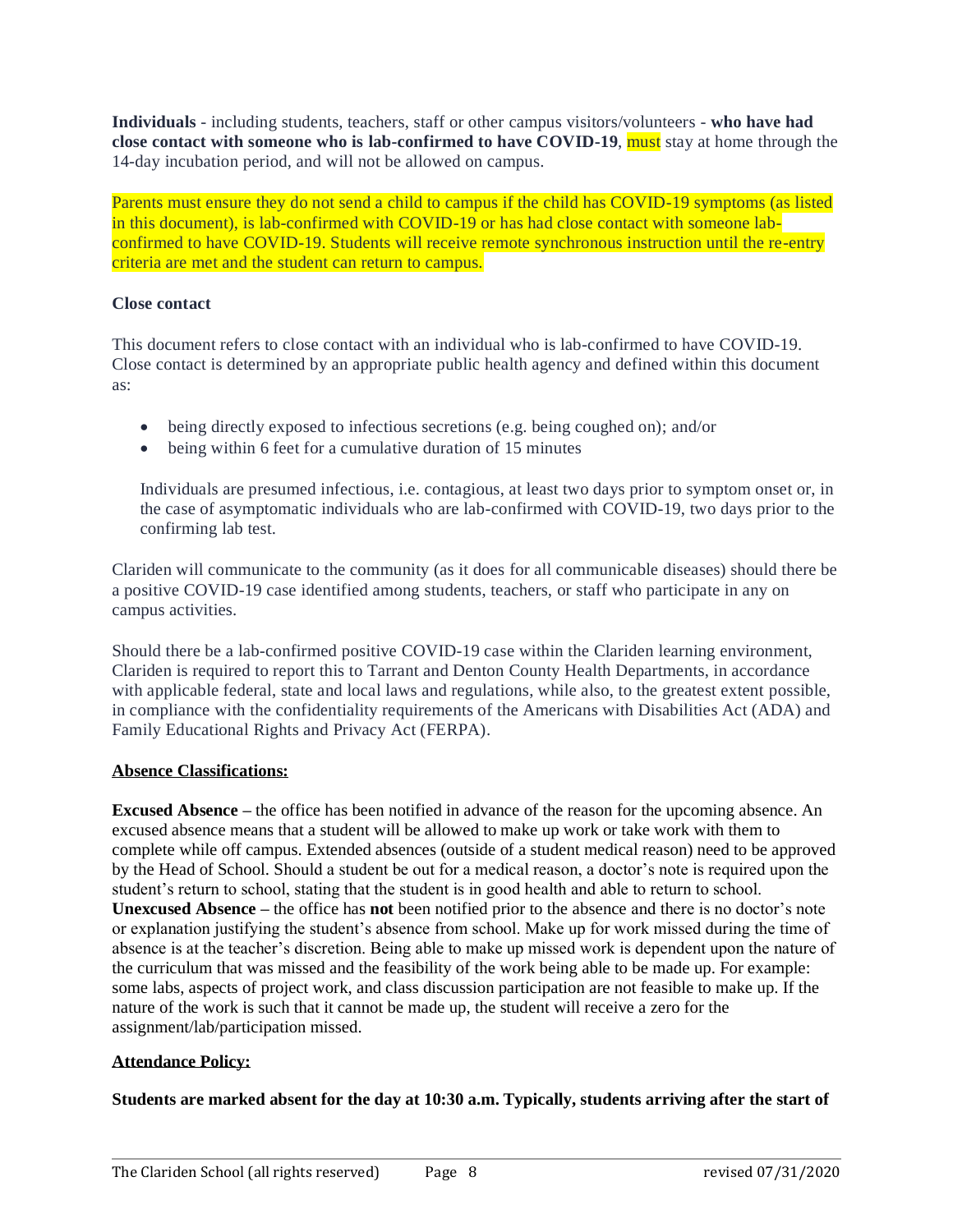**school must report to administration and be signed in by a parent (with the exception of MS/HS students). Students are still considered absent for the day if they arrive after 10:30 a.m.**

#### **Covid-19: During fall semester, parents must call the school (682-237-0400) upon arrival to campus. A Clariden team member will come out to escort your child to class.**

The Clariden School provides the student and parents with a school calendar at the beginning of TCS year. The calendar allows ample vacation time throughout TCS year. TCS encourages planning family vacations to coincide with scheduled school holidays. Vacations taken at other times are very disruptive to the learning process. Because of this, TCS expects both parents and students to respect the attendance regulations, which follow:

- The parents of students who miss an abnormal amount of school time will be notified by the TCS administration to explain prolonged or repetitious absences of their student.
- For students who receive letter grades, the project work and assessments missed create an incomplete grade. Responsibility for any missed assignments lies with the student. Arrangement to complete these assignments must be made with the teacher(s) on the day the student returns to school. If a test or quiz was announced before the absence, the student should be prepared to take the test or quiz on the day of returning to TCS. If an assignment due date falls on a day the student is absent, it is the responsibility of the student to send the assignment to the teacher on the due date to avoid a late penalty. Staff will be expected to provide all possible help to students making up work missed due to excused absences. A student with an unexcused absence(s) is responsible for work missed.
- Lack of proper compliance with completing make-up work during any portion of a quarter or semester could result in failure for the affected course(s).
- Special circumstances involving expected or unexpected travel and prolonged illness require parent and administration formal contact to formulate supplementary make-up work. Make-up work must meet the organizational principles established by TCS administration. Parents who desire to withdraw (for travel purposes) their student prior to the conclusion of the first or second semester must present their request in writing to the Head of the School at least two months prior to the proposed absence. Permission can only be granted for reasons that are considered highly significant.
- At the discretion of the Head of School, students who accumulate an excessive amount of absences can be brought to the attention of the Board of Directors for further potential action.

#### **COVID-19 Related Absences:**

In the event that your child is home with COVID-19 or has been exposed to COVID-19 or has COVID-19 symptoms and unable to be on campus, administration and your child's teacher will work with you to accommodate your child's needs. Academic work will be made available during the child's absence and/or be provided as make-up work to be completed once your child is feeling better. If your child is feeling well enough while at home, your child may participate in synchronous remote learning.

Not COVID related illness: If your child is running a fever or has symptoms similar to COVID-19, and you have a doctor's note stating that your child's illness is not COVID-19, your child may return to school. The doctor's note must clearly state that the child is healthy to return to school. For work missed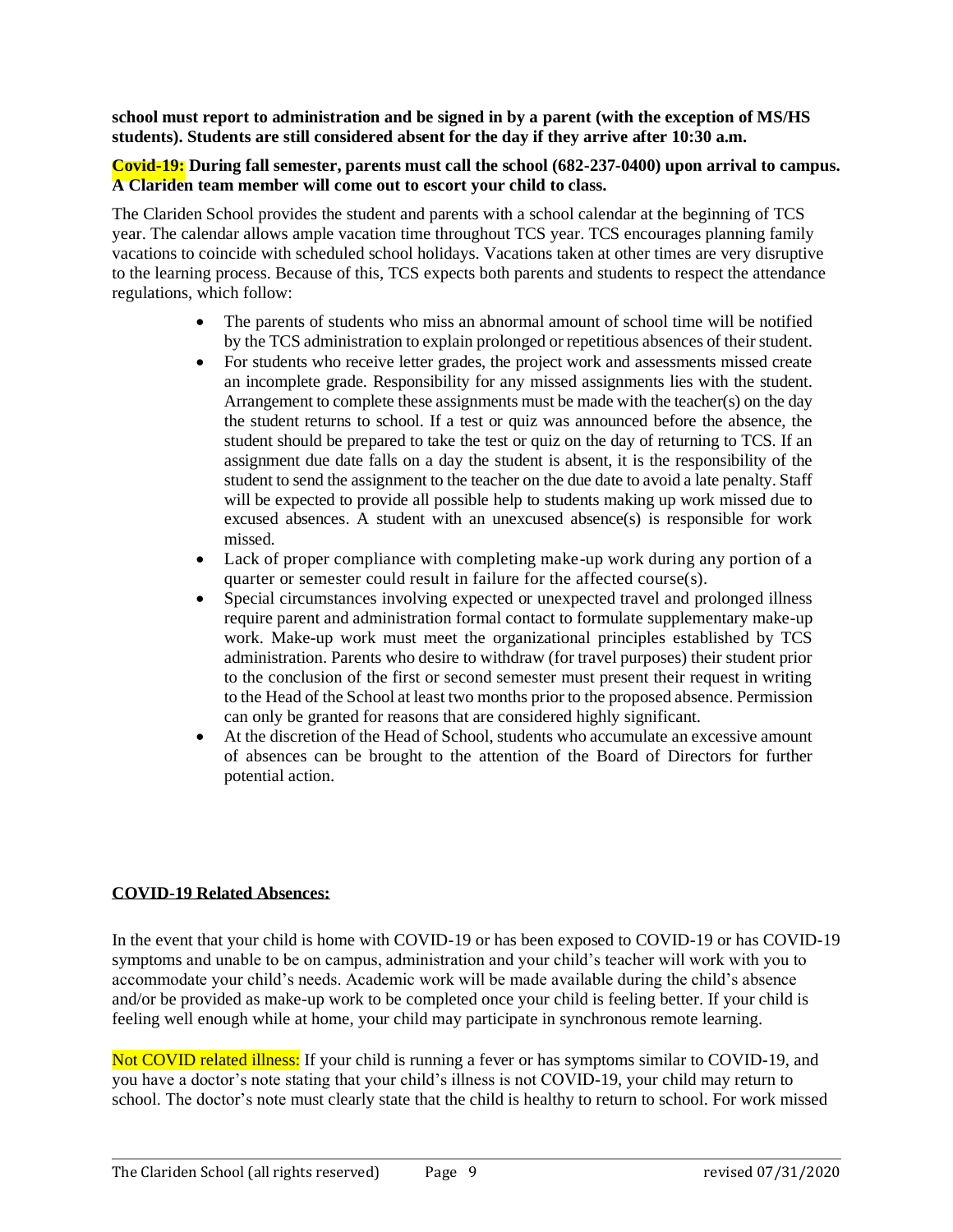during child's illness, please refer to the section on Attendance for requirements of necessary documentation and making up missed course work.

All written excuses and doctor's notes must to be turned into administration the day your child returns to school. If campus is requiring only essential workers and visitors to campus, please send the note with your child and notify the teacher. For appropriate grade levels, it is the responsibility of the student to arrange with the teacher(s) the make-up of missed assignments upon return to class.

#### **Excessive Absences not COVID-19 related:**

All students, regardless of level, are expected to attend school each day it is in session. In order to receive the full benefit of the program, students may not miss more than eight days per semester. Parents of students with excessive absences are required to meet with Administration to discuss these absences. Students exceeding this number may be placed on academic probation, and in extreme circumstances may face retention at their current grade level or be asked to leave the program. We understand there are occasionally extenuating circumstances that result in excessive absences, such as an extended illness (like COVID-19) or a family emergency. In such cases, it is the family's responsibility to contact TCS to work out a plan for completing missed work. TCS is required by law to report students who miss an excessive amount of school.

#### **Illness and Exclusion from School:**

In the event that your child becomes seriously ill or has had an illness that the child has not recovered from, please contact the Head of School so that decisions and plans can be put into action to support the child. Please also provide appropriate medical documentation stating the medical condition and what requirements/suggestions are needed to support the child. The School will take all measures possible and within its ability to provide support, however, in some situations the medical condition exceeds the resources and/or capabilities of the School. The determination on what the School can provide will be determined and communicated to the parent by the Head of School.

#### **Early Dismissal**:

If a student needs to leave class early during the school day for any reason, a written note from a parent/guardian is required. The administration will verify the request and authorize an excused absence from any missed class(es). Excused absences carry no penalties, but will still be noted on the student's report card. As stated previously, it is the student's responsibility to initiate contact with the teacher to make-up any missed assignments upon return to class.

**COVID-19 Policy/Procedure for picking your child up early:** If you need to pick your child up early from school, please call the school upon arriving **Tardies/Early Departures:**

TCS faculty plans instruction for the entire class period to effectively and efficiently benefit the entire class. Students who do not arrive to the classroom by the designated start time for that class period will be marked as tardy (exceptions will be made for late arrivals for legitimate reasons such as doctor visits or approved school activities). Students that leave during the day, other than during the lunch/recess period, or leave early, are considered early departures. Early departures and tardiness without written documentation will be considered unexcused and addressed according to the following policy:

- 1. Five tardies or early departures within a semester will count as an absence.
- 2. Nine tardies or early departures within a semester will count as two absences.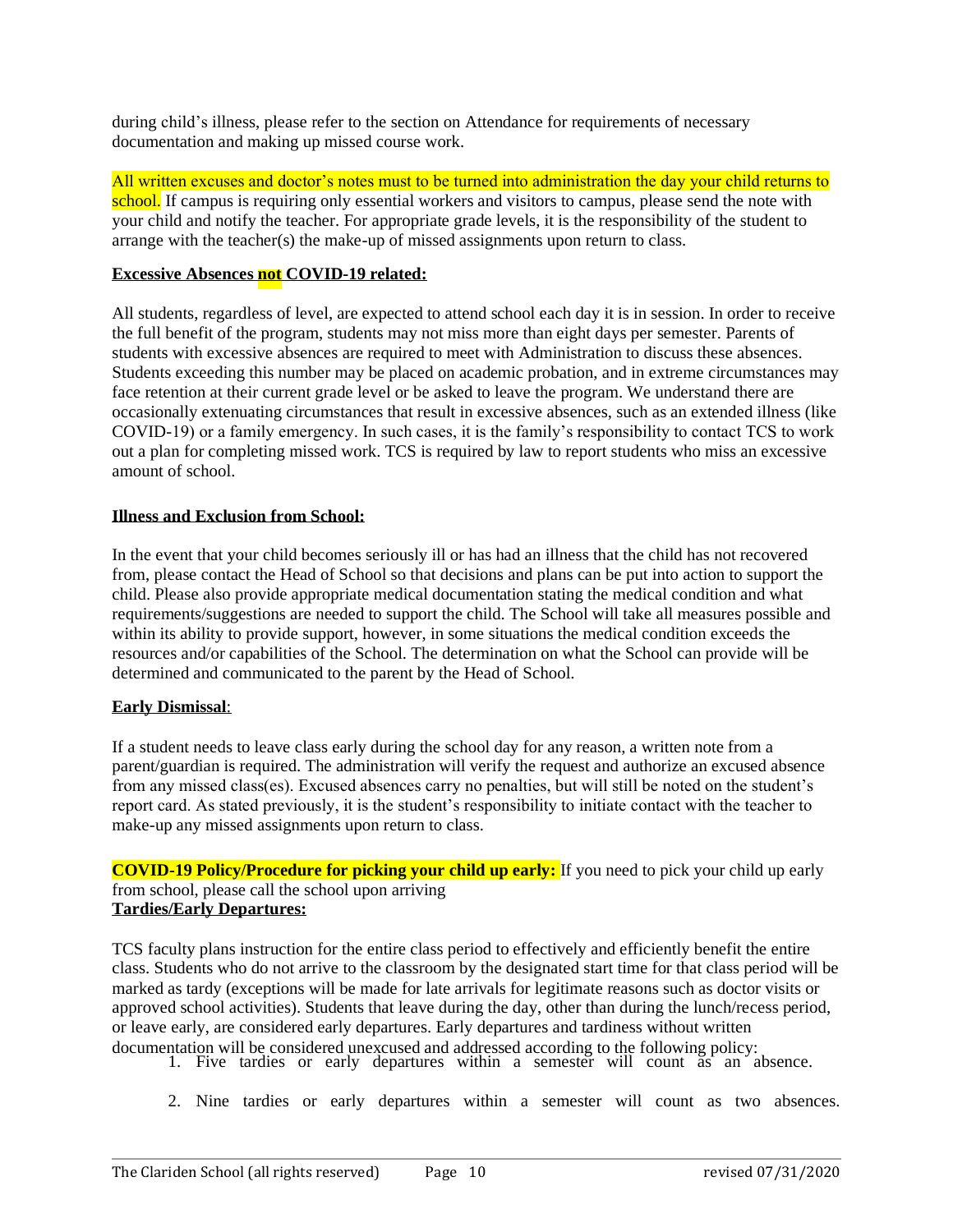3. Parents of students with excessive tardies or early departures (more than nine within a semester) will be required to meet with Administration to discuss these tardies or early departures.

**For start of school day – Students are tardy at 8:16 a.m. If your student arrives following the 8:15 a.m. start time, parents of non-driving students must sign their student in at the administrative office. Students are considered tardy to class one minute following the beginning of class time.**

**COVID-19 Policy/Procedure for arriving late:** If you are late to school, please call the school upon arriving to campus. Pull up parallel to the building. A Clariden team member will come out and escort your child to class.

**IMPORTANT NOTE:** Teachers apply the tardy policy to his/her classroom at the beginning of the school day as well as throughout the day.

#### **Truancy:**

According to Texas state law, "…if a student is absent from school on 10 or more days or parts of days within a six-month period in the same school year or on three or more days or parts of days within a fourweek period: 1) Student's parent/guardian is subject to prosecution under Texas Education Code Section 25.093, 2) Student is subject to prosecution under Texas Education Code Section 25.094. To date this has not been modified by the State of Texas to reflect COVID-19 guidelines. Clariden will take into consideration the need to report as well as the circumstance and reasoning for the absence (such as COVID-19).

A student is also considered truant when he/she is on campus and chooses not to attend class. Truancy is considered a very serious action, which will result in disciplinary action. The student's parents will be notified when this occurs.

#### **Technology Procedures & Policies:**

#### **Internet Access:**

TCS is pleased to offer our community access to a networked computer system to enhance each student's learning experience. Computers are available in most classrooms, the library and in the Fabrication Lab.

Access to the internet enables students to explore thousands of libraries, databases, and bulletin boards while exchanging information with other internet users around the world. Families should be warned that some material accessible via the network may contain items that are illegal, defamatory, inaccurate, or potentially offensive to some people. While our intent is to make internet access available to further educational goals and objectives, students may find ways to access other materials. While TCS continues to enhance our filtering capabilities, there is no way to eliminate 100% of inappropriate sites. However, we believe that the benefit to students from this electronic information resource exceeds the potential disadvantages. Ultimately, parents and guardians of minors are responsible for setting and conveying the standards that their students should follow when using media and information resources. Students that are allowed access should be advised to make wise choices in their Internet usage, and to adhere to moral guidelines that are taught by their parents and stressed by TCS.

The following websites (as examples, not an inclusive list) should not be accessed using campus computers or the wireless network: Instagram, Twitter,Tumblr, Snapchat, Myspace, Facebook, and all other social networking sites, game websites that are not educational, and Youtube/Google video for non-educational related videos. We understand that some social media sites are used to promote various projects that our students work on as we see this as "real life" application of a tool available so allow students to use such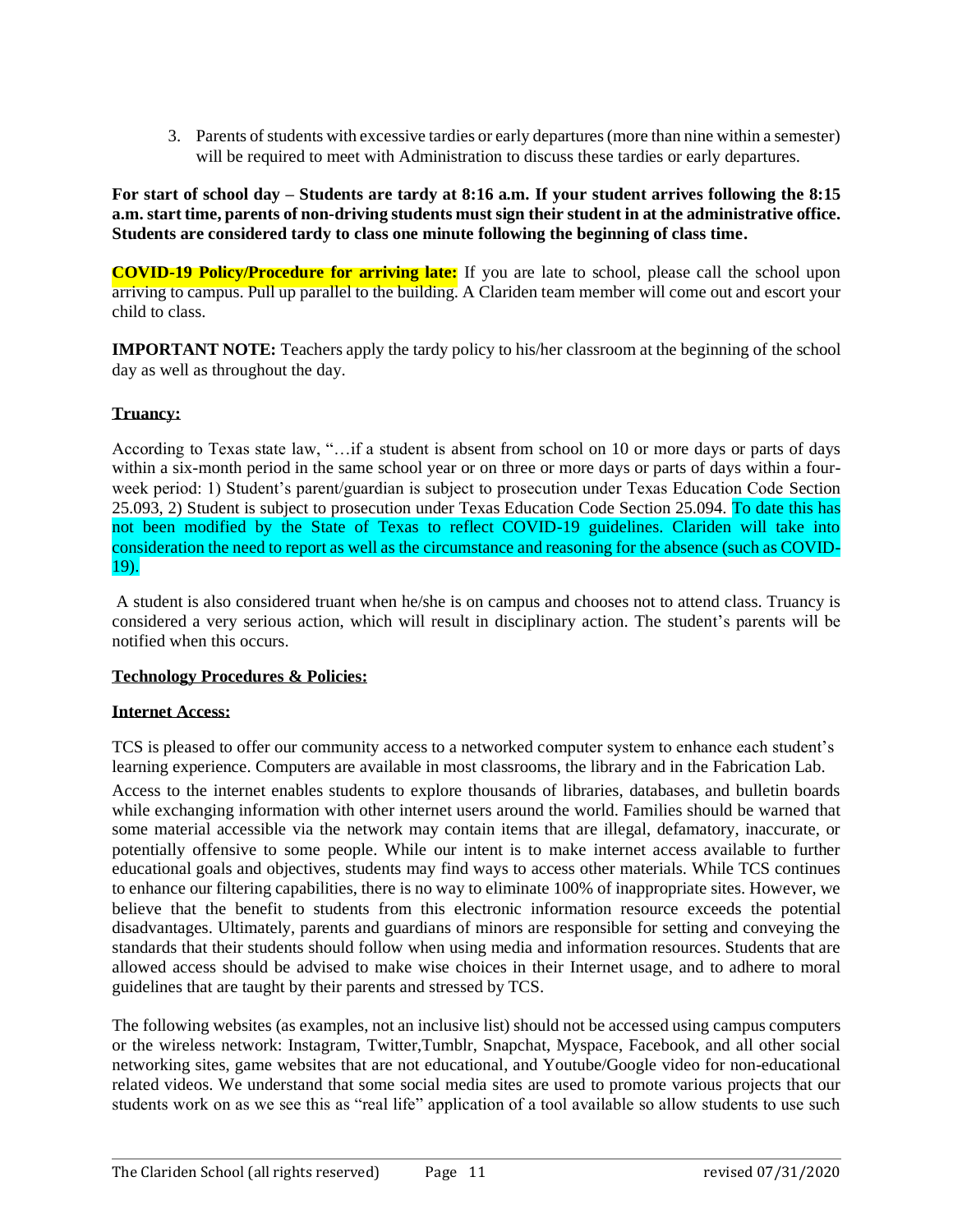sites when working on specific aspects of projects. We stress that social media sites should not be used for personal use during the school day.

#### **Printing:**

Clariden has provided printing facilities for users to obtain printouts of their work. All users are expected to minimize paper and ink waste and only print academic related documents. Users should further proofread all documents and utilize Print Preview before sending a job to the printer. Users should print in black and white unless color printouts are essential for a project – color printouts are significantly more expensive.

#### **Computer Security:**

TCS regulations require security of all passwords and mailboxes. Please refrain from sharing passwords, email accounts, or network access. Should the system detect password sharing, the account will be disabled until a new, secure password is chosen.

All users are expected to logoff the computer when they have finished using it.

Students who have been issued email accounts for academic purposes are required to login to email web access a minimum of once every 60 days to check for unauthorized use or potential account compromise. Network accounts attached to an email mailbox not checked within 60 days will be automatically locked out for security reasons.

#### **Technology Policy:**

All students are required to sign Clariden's Technology Policy. The Technology Policy is provided to families the summer prior to the start of each school year and given to all new students/families who begin over the course of the school year. If students misuse the privilege of technology, they may face suspension and/or expulsion from school as stated in the Technology Policy.

#### **Mobile Device Policy:**

The use of mobile devices, including wearables, should be limited to times when students are not engaged in the classroom or in a school activity. Mobile devices are permitted to be used in the classroom if they are a part of the instruction, being used as an organizational tool, or if a student has permission from the teacher. There should be no need for texting, speaking or accessing social media platforms during class instruction. Faculty will set their classroom expectations regarding cell phone use and consequences for misuse at the beginning of the school year. Misuse of one's phone can result in the phone being confiscated. Use of a cell phone on field study trips and school travel should be limited to the needs as dictated by the trip.

#### **Netiquette, Courtesy & Respect for Others:**

Students are expected to observe the School's rules and policies as outlined in the Student Handbook. Students are expected to follow the Cougar PRIDE citizenship model when conducting themselves on the internet. Everyone is expected to treat one another with courtesy and respect.

- Be polite. Refrain from using messages that are harmful to others.
- Use language that is appropriate and respectful when posting public messages, private messages and when posting materials on web pages or within any file. This means not using or distributing obscene, profane, vulgar, rude, inflammatory, threatening, hateful or disrespectful language.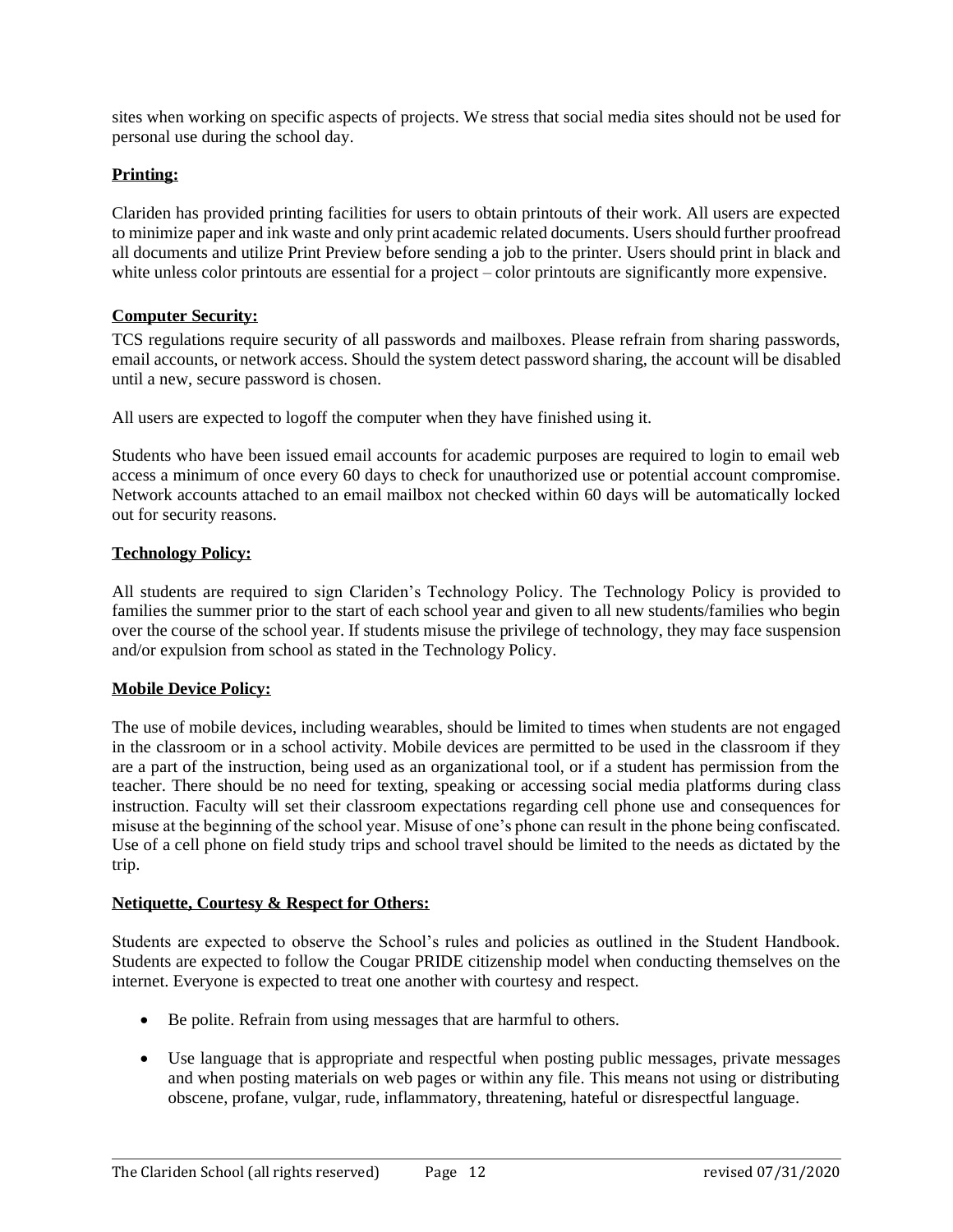- The use of internet in a way that disrupts other users is prohibited.
- Attempts to log-in or use an individual's account without permission is considered a serious violation.

#### **Technology Use:**

TCS's Acceptable Use policy applies to all technology resources including, but not limited to, personal laptop computers, school computers, cell phones, video and audio equipment, copy machines and information storage devices. Clariden School students are expected to use school resources in a considerate, ethical, moral and legal manner.

All Clariden technology systems, and information stored on them, are governed by school policies and are subject to school supervision and inspection whether they reside on school-owned computer or computers and external drives brought to campus by students. TCS reserves the right to monitor, access, retrieve, read and disclose all messages, information and files created, sent, posted from and stored on laptops brought onto campus, or stored in its systems to law enforcement officials or others without prior notice – there is no rational expectation of privacy while using school technology systems or networks. Any student who violates this policy or any applicable local, state or federal laws is subject to disciplinary action, a loss of technology privileges, and may face legal prosecution.

#### **Electronic Devices:**

The privacy of all students is protected during the school day. Personal items that can take and/or transmit electronic images including digital cameras, cell phones and video cameras cannot be used to take or transmit images at any time during the school day unless at designated times and for the purpose of learning. The school reserves the right to confiscate and review information on any electronic device from students who violate this rule.

#### **K-5 Electronic Usage Policy:**

**For students in Kindergarten through 3rd grade:** Smart phones, smart watches and other electronic devices can be brought to school and placed in the student's backpack. Backpacks will be kept in the student's cubby. Phones and other electronics are not to be used during dismissal as the goal is to get everyone dismissed in a timely manner. Phones and other electronics brought from home will not be used during recess, as this is a time for socialization and physical activity. Electronics such as phones, tablets, etc. may be used on designated days such as "electronics day". Students that bring their electronics from home take full responsibility for their devices. Students understand that any damage to their privatelyowned device while on school grounds is not the responsibility of the school but rather is the responsibility of the student who owns the device.

**For students in 4th and 5th grade:** Smart phones, smart watches and other electronic devices can be brought to school and placed in the student's backpack. Backpacks will be kept in the student's cubby. Students may use their phone, watch, tablet or other device during lunch. Only age appropriate media is allowed to be viewed. If a student is watching media that is not appropriate, they will lose their privilege to use their electronics. What is appropriate media for school will be discussed within the classroom. Phone and other electronics are not be used during dismissal as the goal is to get everyone dismissed in a timely manner. Phones and other electronics brought from home will not be used during recess, as this is a time for socialization and physical activity. Electronics such as phones, tablets, etc. may be used on designated days such as "electronics day". Students that bring their electronics from home take full responsibility for their devices. Students understand that any damage to their privately-owned device while on school grounds is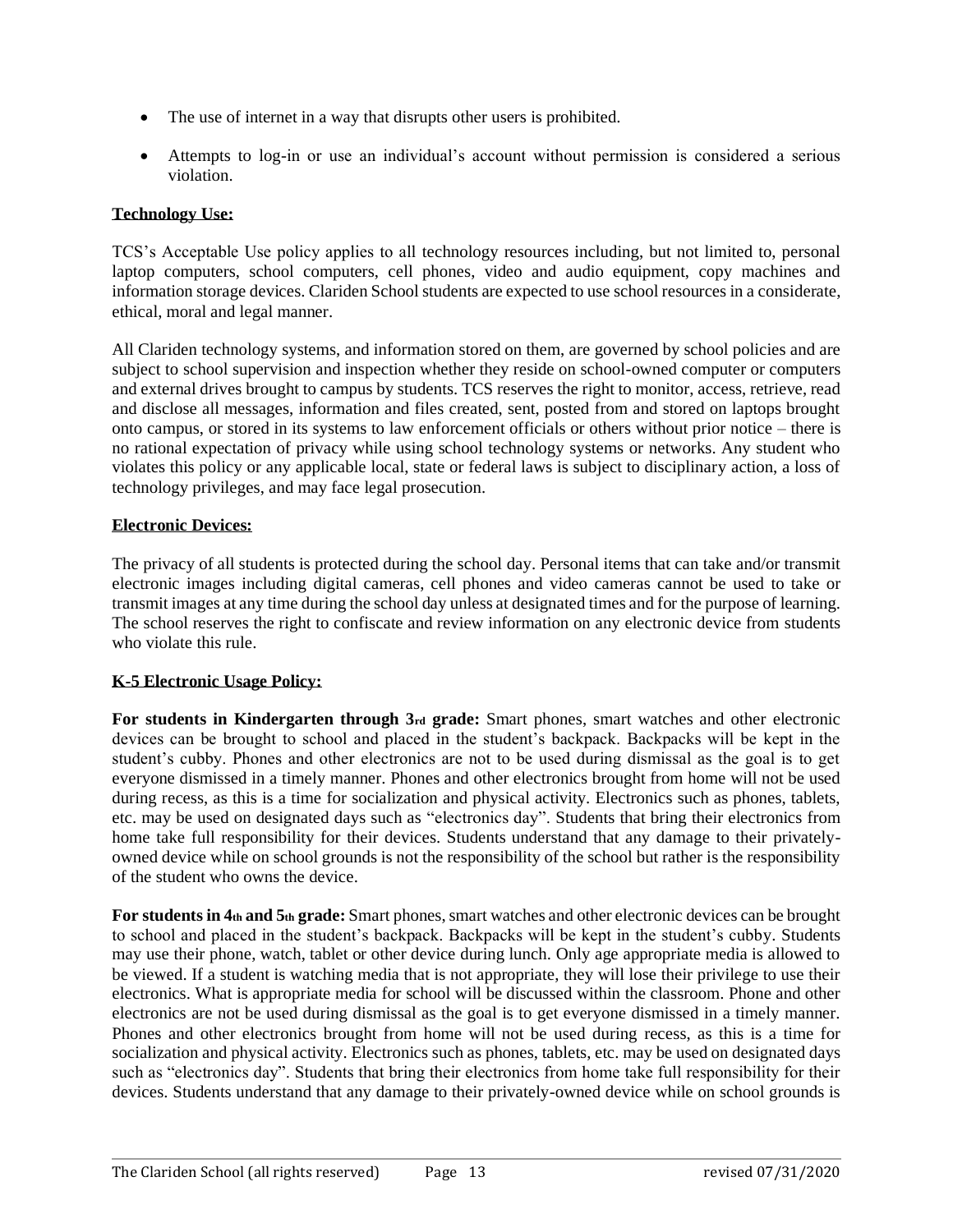not the responsibility of the school but rather is the responsibility of the student who owns the device.

#### **Acceptable Use on Clariden Internet and General Computer Use:**

Clariden provides computer network access to students who use the access in accordance with the mission and philosophy of The Clariden School. Students agree to the following terms as a condition of having network access:

- 1. Appropriate Use: Student use of the computer network must be consistent with the philosophy of The Clariden School and its educational goals. Misuse includes any internet conduct on or off campus that negatively affects the reputation of Clariden or its students including messages sent, posted or received that suggest harassment, racism, sexism and inappropriate language or symbols.
- 2. Vandalism/Hacking: Students will not use their internet access to interfere with or disrupt network users, services, school owned data or data of another student or equipment, either locally or off campus.
- 3. Unauthorized Entry or Disruption: Students will not access or try to make unauthorized entry to any machine or device accessible via the network or on remote networks, or to secure physical space that house network processing equipment/servers. If a student notices a security problem or potential vulnerability, the student must notify school personnel immediately. Students may not utilize hotspot features on phones and tablets as this will interfere with reliability of communications on the school operated wireless network.
- 4. Inappropriate Messages: Students will not use the Clariden School internet access to transmit illegal, threatening, obscene or harassing materials, including chain letters, solicitations, inappropriate photos, or broadcast messages via our network or e-mail system.
- 5. Inappropriate Material: The internet contains certain material that is illegal, defamatory, inaccurate or potentially offensive to some people. Students will not use their internet access to knowingly visit a site that contains this material nor import, transmit and/or transfer any of this material to other computers.
- 6. School Personnel: Students should not e-mail, post to website or blog images, photos or video of Clariden employees. This includes the creation of fan pages or groups on social networking sites.
- 7. Private Use: Students will not provide their Clariden access or password or share another student's password with any other student or non-student. Students may not use another individual's account or log onto the network as anyone else.
- 8. Personal Privacy: Stduents will not communicate other's address, phone numbr or other personal information to any person or company on the internet or through e-mail.
- 9. Unauthorized Programs or Computers: Students may not use, copy, delete or install any program on a school computer or save any executable program unless otherwise authorized by school personnel.
- 10. Copyright: Students and parents are not to post to websites or blogs any photos or logos that are the intellectual property of Clariden. Any unauthorized technology used for the purpose of bypassing security systems, including internet filtering, is not permitted. This includes the use of VPNs, SSH, proxy-bypass software, remote desktop sessions, anonymizing websites/software and other technologies.

Any costs, charges, liabilities or damage by misuse of technology such as but not limited to computers, smart boards, printers, 3D printers, cameras, iPads are the individual student's responsibility. Any personally owned devices brought to campus such as laptops, tablets, phones are brought at the user's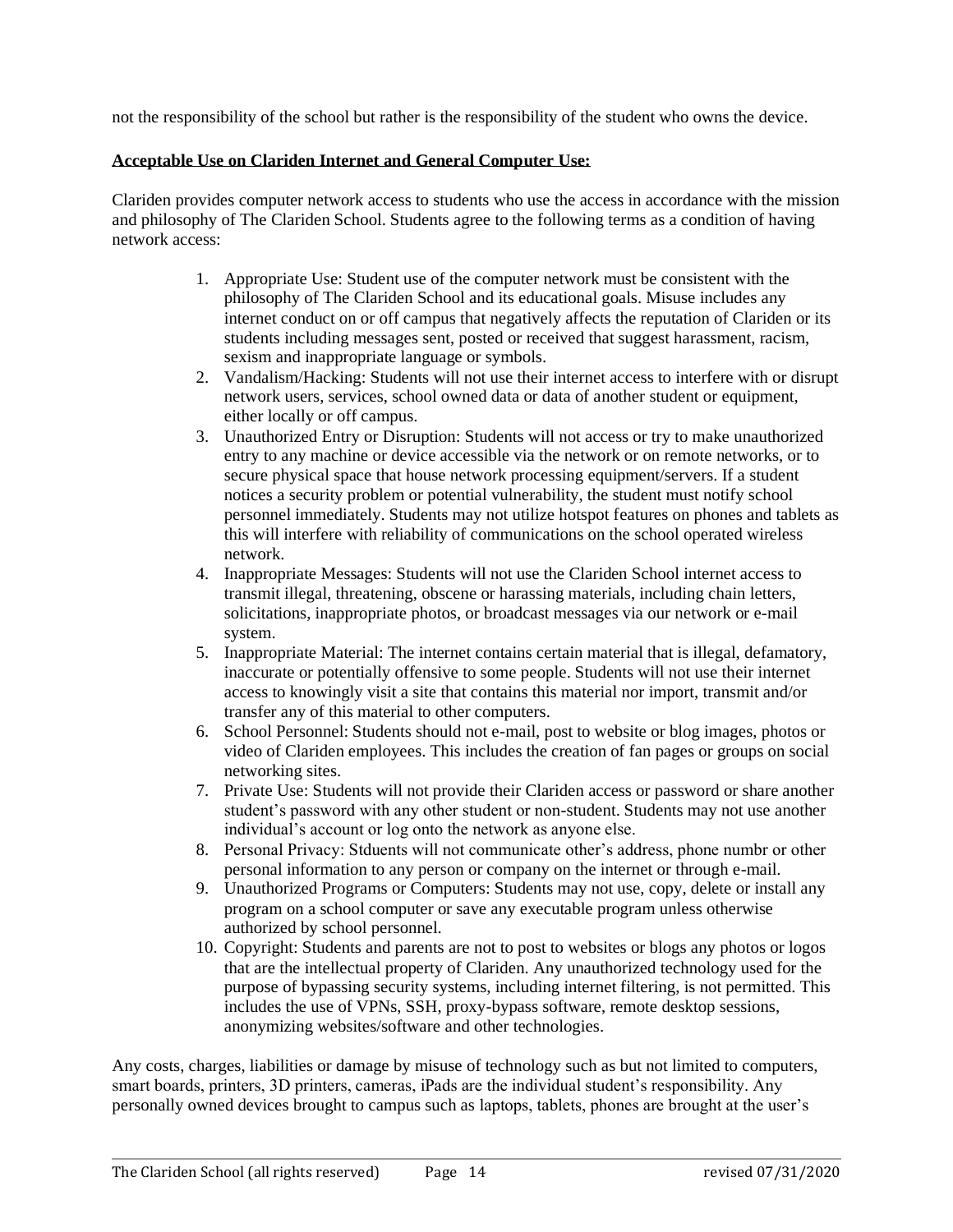own risk – students assume all risk of loss or damage by bringing devices to the campus. Any consequences of service interruption or privacy violation will lead to disciplinary action. Such action can include suspension and/or expulsion from Clariden.

#### **Health & Well-Being:**

#### **Hygiene Guidelines:**

The safety and security of students and employees are of paramount importance at TCS. When it comes to issues of hygiene, common sense is the most important guideline. Please be sure to thoroughly wash hands after using the restroom and prior to handling food.

#### **Handwashing:**

- Students and staff will be trained in proper handwashing protocols to prevent COVID-19 and the spread of germs.
- Students, teachers, staff and essential campus visitors/volunteers will be encouraged to sanitize and/or wash hands frequently.
- Teachers will model appropriate frequent hand washing (20 seconds) for students and supervise handwashing when possible.
- Handwashing posters will be posted in classrooms and restrooms.
- Hand sanitizer stations will be located throughout each building and hand sanitizer will be available in each classroom.
- Tissues will be provided in classrooms and common areas to encourage students and staff to cover coughs and sneezes with a tissue, and if not available, to cover with their elbows. Used tissues should be thrown in the trash and hands washed immediately with soap and water for at least 20 seconds, or hand sanitizer used.

#### **Child Abuse & Neglect:**

In accordance with state law and school policy, the School (Clariden) employees are obligated under penalty of law to report the reasonable suspicion of physical abuse, sexual abuse, emotional abuse, or child neglect. In Texas, School employees are required to report suspicion of abuse or neglect within 48 hours. By law, School employees may not delegate their duty to report to another person. The School employees do not take this obligation lightly, and do not make such reports without reasonable suspicion. School employees will make such reports in the best interest of the affected child. An employee with reasonable suspicion does not have any legal alternative except to make a report to the proper authorities for their review and investigation. It is the responsibility of the employees to **report** and the responsibility of the Texas Department of Family and Protective Services to **investigate** allegations or suspicions of abuse or neglect.

#### **Health & Student Forms:**

Health forms must be updated regularly. It is the parent's responsibility to notify the school in writing of any change in a student's general health (i.e. allergies or other restricting health concerns). The State of Texas requires all students to have current immunization records or an immunization exemption certification on file.

Any changes in a student's personal information must be reported immediately to the school office in writing. It is essential, and a state requirement, that the school have current and accurate information, such as addresses and telephone numbers.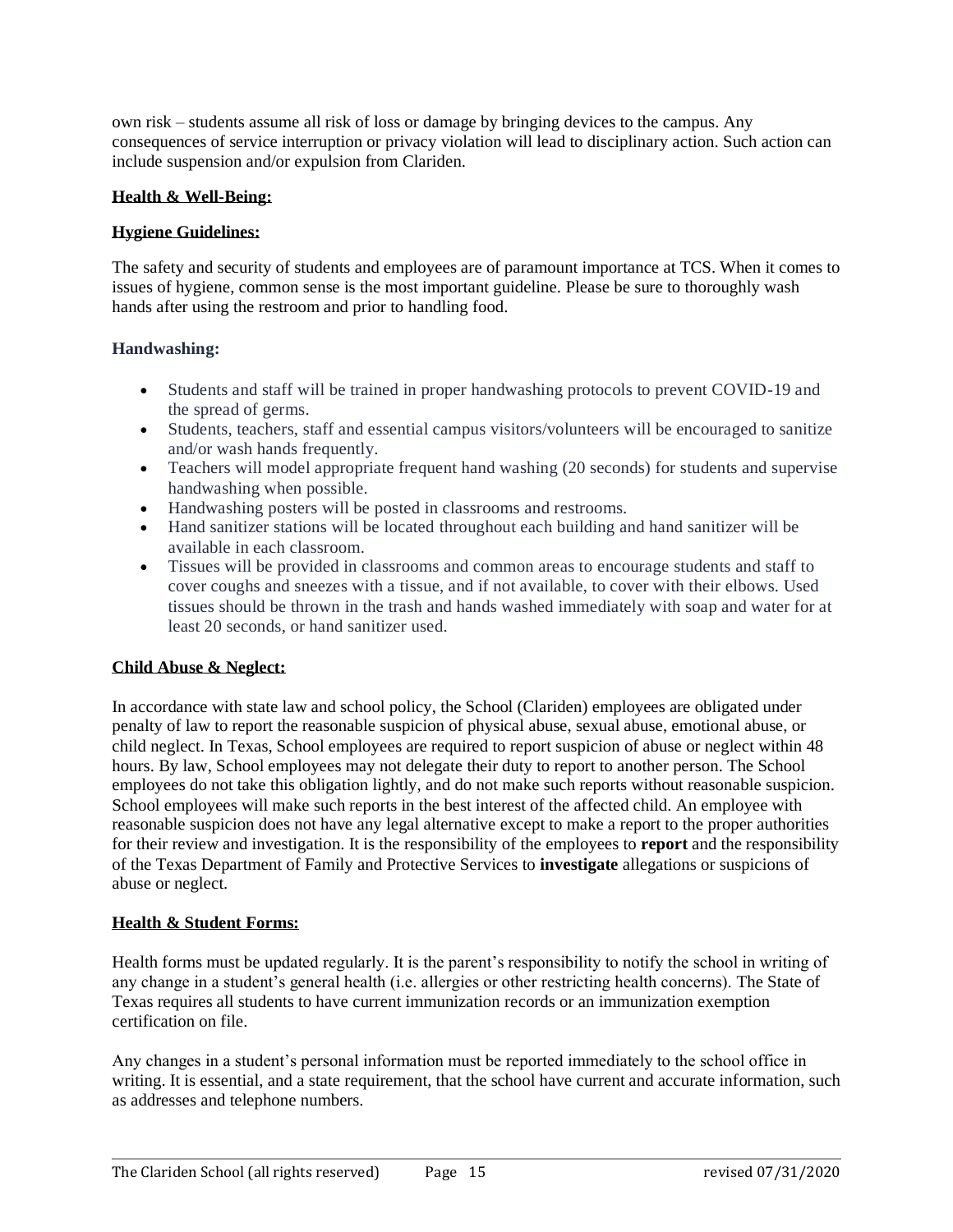#### **Immunizations:**

Vaccines are very important for a healthy school setting and to give all students the best chance to learn and grow. They protect children from getting and spreading diseases that can make them very sick. For this reason, we require all students who are entering or attending the school to be vaccinated against certain vaccine-preventable diseases as required by the Texas Department of State Health Services. Talk with your health care provider or visit the Texas Department of State Health Services for more information on the required doses that may vary by age, grade and medical history.

Prior to attendance each student must show documentation of vaccines administered. The following documentation is acceptable: a) documentation of vaccines that include the signature stamp of a physician, nurse practitioner, physician assistant, or public health personnel. b) an official immunization record from a state or local health authority; and c) an official record received from school officials, including a record from out of state. Additionally, demonstrated serologic evidence of either measles, mumps, rubella, hepatitis B, or varicella antibodies is acceptable proof of immunity to these diseases. Diagnosis by a physician, physician assistant, or nurse practitioner that a student has had measles, mumps or varicella diseases is acceptable proof of immunity to those diseases in lieu of a vaccine record.

Some vaccines may need to be taken in specific intervals. A student may attend school only if the first scheduled vaccine has been given. Acceptable written documentation must be provided showing the scheduling of follow up doses.

As of January 1, 2020 the school will **not** accept students excluded from compliance for any reason other than medical exemption. Medical exemptions must be signed by a United States licensed physician or Doctor of Osteopathic Medicine and clearly state a medical reason the student cannot receive specific vaccines. Unless the exemption states a lifelong condition, the exemption is only valid for one year.

The school strongly recommends that all students, faculty, and staff receive an annual influenza vaccine.

#### **Spine, Vision and Hearing Screening:**

Spine, vision and hearing screenings are required by the State at regular intervals during a child's school years. Parents may have their private physician complete the screenings or may have the screenings completed at school for a charge.

#### **Medication Administered at School:**

All medication to be administered during the school day must be given to the front desk accompanied by a completed Authorization for Medicine Administration form (copy enclosed). The only medication which may be kept in the classroom is an asthma inhaler and/or epi-pen which also must be in the original package/container and have an Authorization for Medicine Administration form with it.

#### **Lunch:**

**For Fall Semester: No outside food vendors or programs will be offered or allowed.** It is our goal, at least for the fall semester, to limit the amount of visitors to campus, thus potential exposure of the coronavirus.

**Students (or their parents for them) are not permitted to order lunch for delivery through such services such as Door Dash.** In the event that a student forgets their lunch, parents are permitted to bring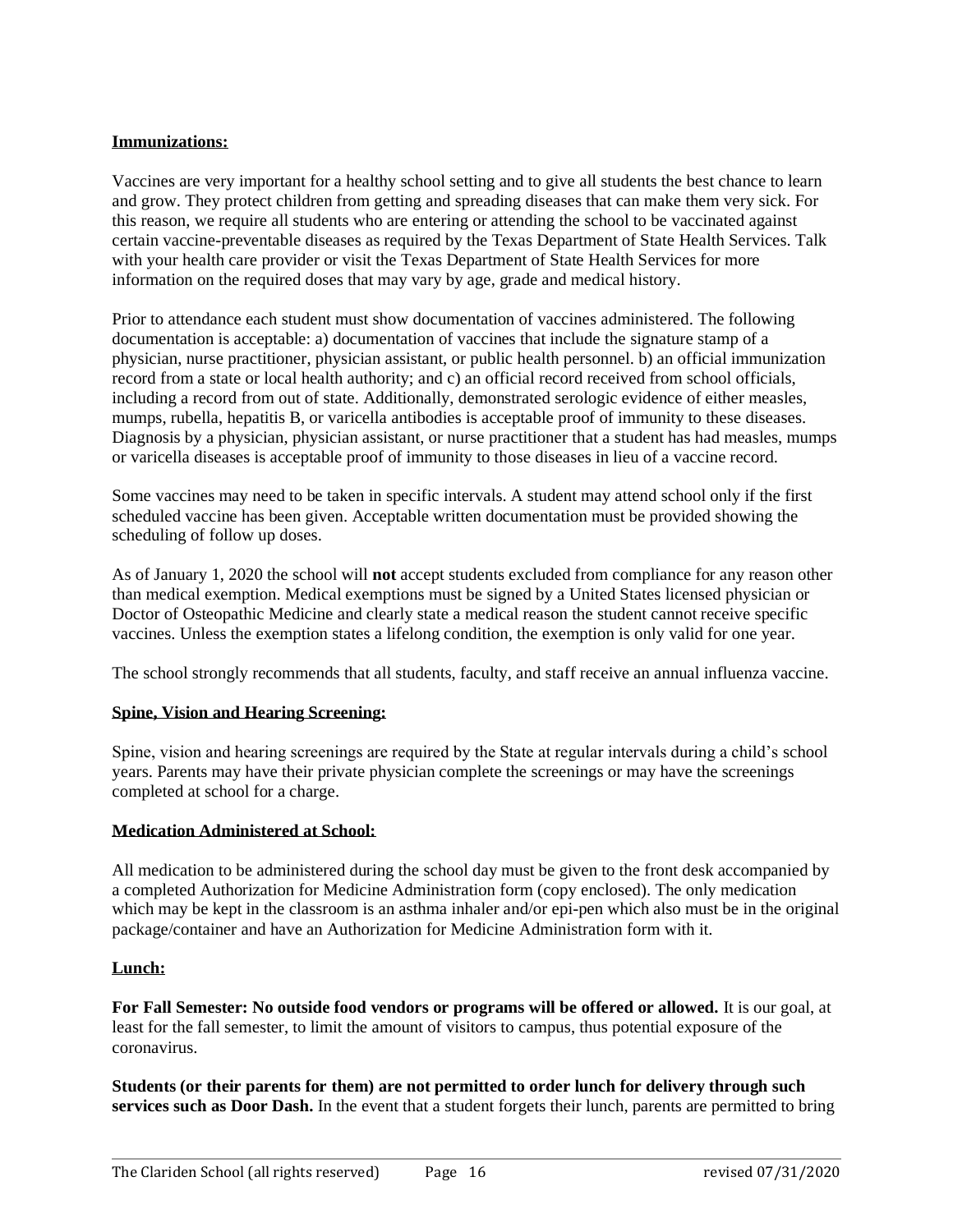their child's lunch to administration by no later than 11:45 a.m. For at least the fall semester and **only in the case that a lunch has been forgotten**, please call the school (682-237-0400) to notify us that you have arrived with your child's lunch and a Clariden team member will come out to meet you. Do not make this a habit – this is only in the event that a child or parent forgets. This should **never** be a daily or weekly occurrence.

#### **Food Allergies:**

Peanuts, Nuts, and Products Containing Peanuts and/or Nuts: Some members of our community have serious allergies to certain foods. For some people, even topical exposure to peanuts, nuts, or products containing peanuts or nuts can be severe and possibly fatal. It is extremely important that we practice measures of respect and safety if individuals with known allergies are in your class. If you are consuming food products that contain peanuts and/or nuts, please do not sit in close proximity to a student with a known allergy to such products. All faculty and staff are aware of Clariden students with severe allergies and will assure the safety of those students to the best of their ability by practicing appropriate safety measures.

#### **Please be sure that all food allergies/allergies are reported on your student's health form and returned to administration.**

#### **Harm to Self or Others:**

If a student threatens to harm themselves or others, the student will be escorted to school administration and parents will be notified. Administration will assess the student for suicidal/homicidal ideation and act on the student's statement in a way prescribed by the counselor's license and/or by best practices. Administrator responses could include notification of the parent, requiring the parent to pick the student up immediately, notification of the school administration and staff, contacting the student's private therapist, requiring the student to be evaluated by a mental health professional before returning to school, or requiring written confirmation by a doctor/mental health professional that the student is not a threat to self or to the school community before being allowed to return to school. If the student has the means to cause harm to self or others on campus, the student could be recommended for expulsion.

#### **Campus Security:**

The security of our campus is of the utmost importance. During this time of COVID-19, only essential visitors (delivery personnel, repair personnel, etc.) will be permitted on campus. All essential visitors will need to check in at administration. All essential visitors to campus will be temperature and symptom checked for COVID-19.

#### **Dress Code – Student:**

The purpose of TCS's dress code is to present a positive image and provide an environment conducive to learning. All students and employees are expected to maintain good grooming habits and appropriate dress. Students in violation of the dress code will not be permitted to attend classes until the violation is corrected. Although a student with offensive clothing may have inadvertently been allowed to attend one or more classes, this does not mean that a student cannot be referred to the administration for a dress code violation later in the day. If a student does not follow the dress code, a meeting with the parents, teacher and administrator will be required.

- Hair length must be appropriate and not hinder the student's vision and/or ability to work. Hair must be a natural color, well-groomed and clean.
- Shirts/tops and all dresses may not expose the midriff or any cleavage. Tank tops and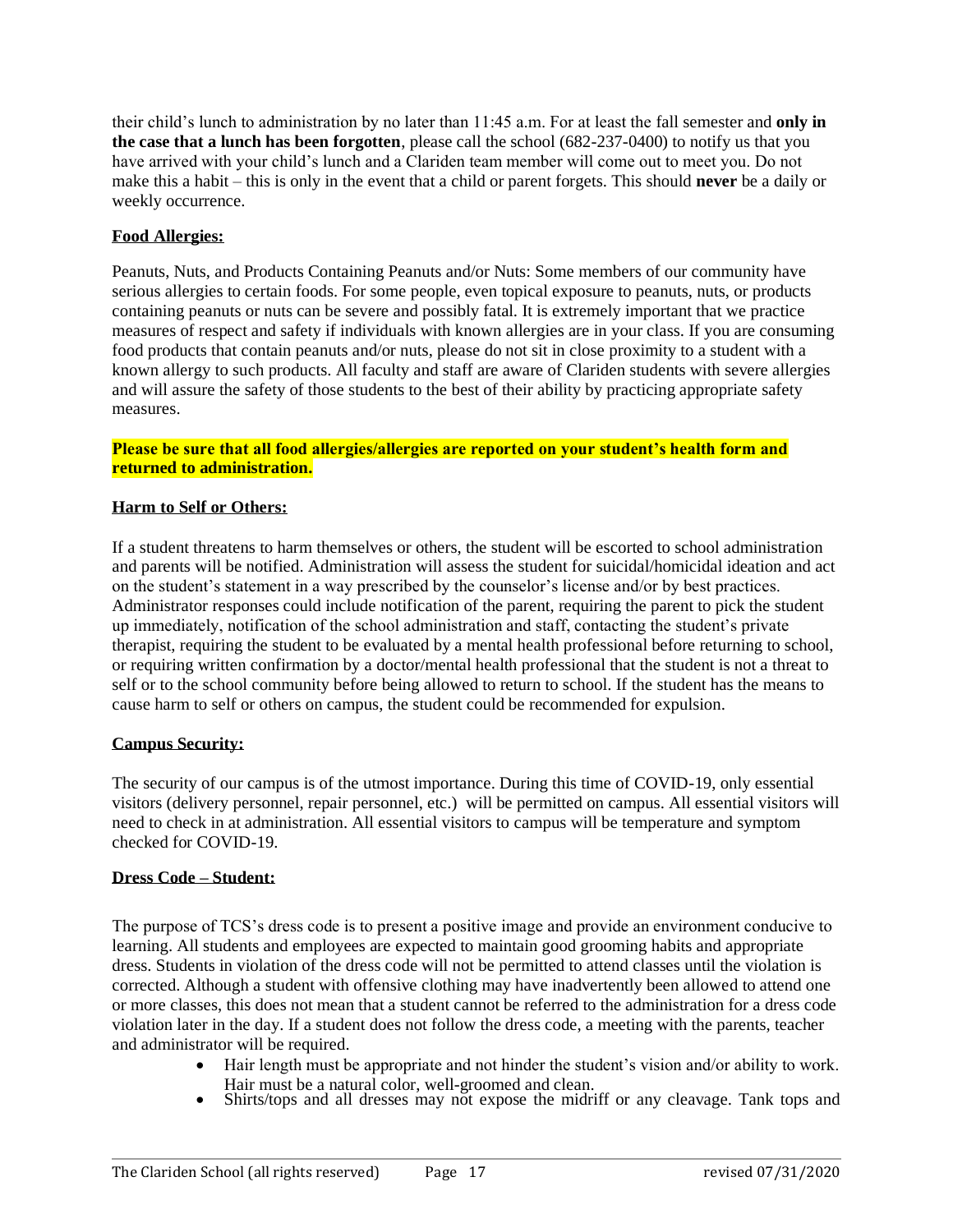spaghetti straps are not permitted unless they are worn underneath another garment such as a sweater or shirt.

- Pants and shirts must be worn in such a way as not to reveal undergarments, or expose skin normally covered by undergarments. Torn/ripped pants or shorts (above the knee) are not allowed.
- The length of shorts, and/or the "slit" on skirts, dresses, etc. must be of appropriate length and not shorter than mid-thigh.
- Shirts, other clothing accessories which display messages, illustrations of a profane nature, sexual connotations, advertisements or suggestive statements or violent themes relating to tobacco, drugs, alcohol, or any illegal substances are unacceptable and may not be worn at school.
- Pajamas (with the exception of special events), fishnet shirts or tops, and transparent clothing are not permitted.
- Appropriate street footwear must be worn at all times in TCS. No bedroom footwear can be worn in TCS.
- Headgear (i.e. hats) or sunglasses are not to be worn in the buildings.
- Items such as studded or pointed rings, bracelets, or neckwear are considered dangerous and are not permitted. No visible tattoos or body piercings are permitted with the exception of two earring piercings per ear.

**Spirit Friday** is an opportunity for students to wear their favorite Clariden spirit wear or Clariden colors (royal blue, black and white). Be sure to show your Clariden spirit! Clariden apparel can be purchased through: [www.rokkitwear.com](http://www.rokkitwear.com/)

Be sure that students are dressed appropriately in clothing that allows for them to participate in Art and PE. Clothes and shoes that are easy for them to manage work best for promoting independence and building confidence.

#### **Field Study:**

Field Study is a significant part of the learning process and an integral part of Project-Based Learning. Clariden students participate in field study that will take them off of campus. For student safety, a field study t-shirt is required for all Cougar Prep 4/5 and Elementary aged students. Order forms are included in the back to school packet and available in administration. Field study t-shirts will be kept at school and worn on all field study explorations that take us off of campus.

Parents are required to sign the field study form included in the back to school packet and return it to administration.

**For the fall semester:** Clariden will be eliminating and/or limiting field studies. Clariden teachers will look for virtual experiences for students. In the event that case numbers decrease within Tarrant and surrounding counties, field studies will be implemented.

#### **Volunteer Opportunities: Do-It Groups (DIGS)**

During, at least the fall semester, there will be only essential volunteers permitted on campus. All essential volunteers will be temperature and symptom checked for COVID-19 upon arrival to campus.

Clariden's Do-It Groups (DIGS) are a great way to support and assist Clariden's efforts in building and maintaining a great learning environment. Look for opportunities throughout the school year to connect and contribute. What are DIGS opportunities? Opportunities may include: assisting with the Art Show &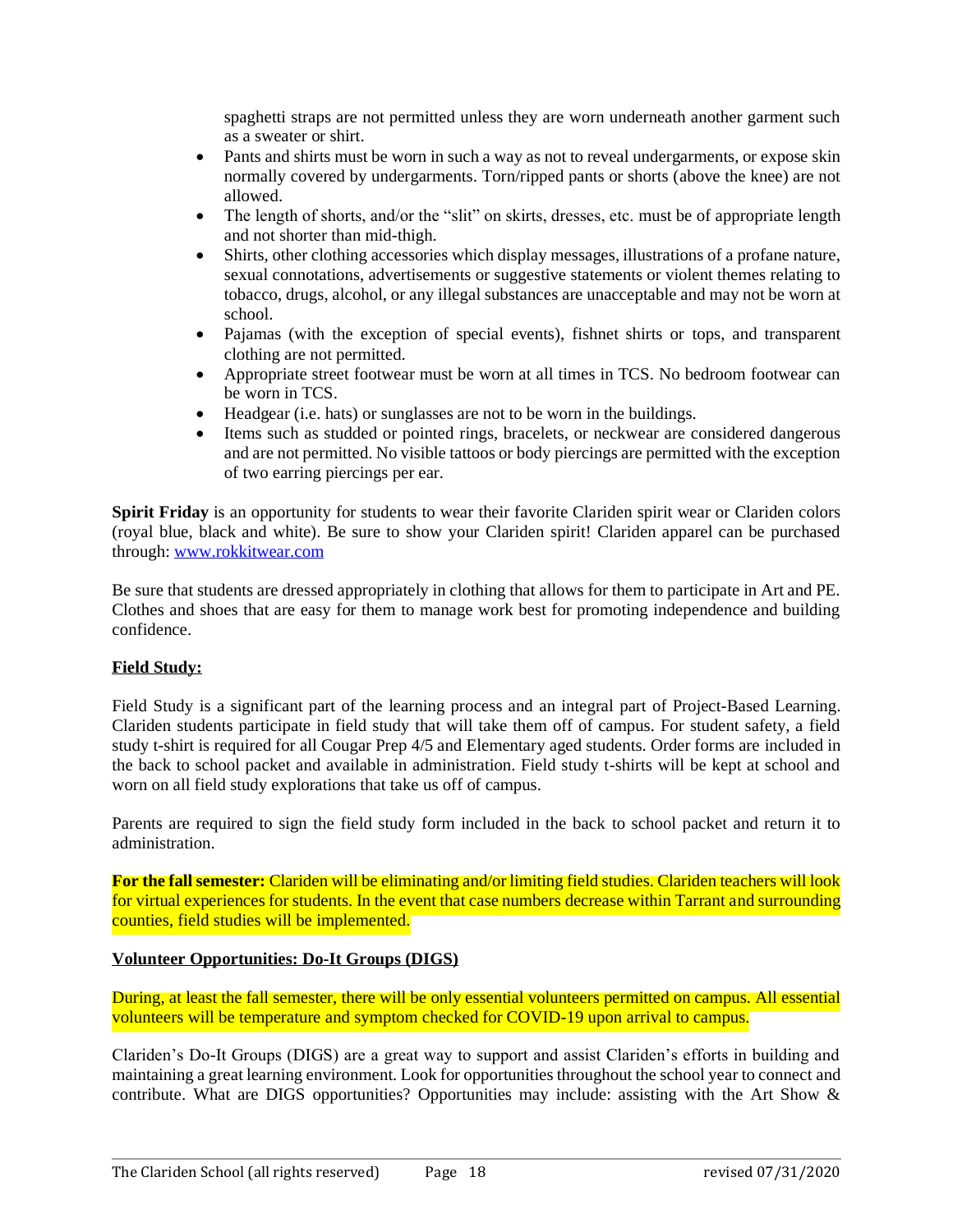Auction, being on the grill at Field Day, helping out the annual Thanksgiving Feast, decorating for an event, participating in a Clariden team charity running event, baking cookies, etc., etc. Contributing your time, talents and efforts to DIGS is a great way to support Clariden and connect with parents. With approval, National Junior Honor Society and National Honor Society members can clock service hours for attendance at DIGS events.

#### **Carpool Line/Drop off & Dismissal:**

School starts promptly at 8:15 a.m. for Elementary/Middle/High School students. Cougar Prep students begin their day at 9:00 a.m. All students are expected to be in class and ready to begin their day. Dismissal for Elementary/Middle/High School is at 3:30 p.m. Cougar Prep dismissal is at 2:00 p.m. When picking up and dropping off your student, please pull up parallel to the curb in front of the Lower School Building. If your child is going home with a friend or a person other than yourself, please notify in writing either administration or the child's teacher. Be sure to authorize all potential drivers and indicate such drivers on the Authorized Pick Up form (included in the back to school information packet). Refer to the instruction sheet for specific details (copy enclosed) regarding procedures for the carpool line. **Please remember that it is against Texas law to be on your cell phone in a school zone. Please be sure that your cell phone is put away for the safety of our students and staff.**

**Covid-19 Policy/Procedure:** Due to the increase in cases in our area, all parents **must** stay in their vehicle for pick up. No parents are allowed to gather outside of buildings to wait for their child to be dismissed. We know the tradition of picking your child up at the door is important to some and we are hopeful that Texas will get the number of coronavirus cases low enough so that we can allow students to be picked up at the door. For at least the fall semester, all parents **must** pick up in their vehicle, in the carpool line.

#### **Extended Day – Cougar Literacy and Arts Program:**

Early morning drop off is available beginning at 7:30 a.m. (this is free of charge) for all Clariden students. For extended afternoon hours, several options are available, including, when space permits drop-in. Please contact the Business Manager for details and pricing.

#### **Student Conduct & Academic Expectations:**

#### *Student Conduct:*

Each student and parent will sign a statement that s/he has received and read the Student-Handbook and Guiding Principles and acknowledges the responsibilities outlined. This is included in the back to school information packet.

#### **TCS Code of Conduct:**

TCS allows a degree of personal freedom to its students that can result in beneficial learning experiences and a pleasant learning environment. Basic to this concept is a reliance on the self-discipline of the students ensuring an adherence to the rules of common decency and a respect of and concern for the feelings and rights of others (Please refer to Clariden's Guiding Principles previously noted).

When a teacher has exhausted ALL means of dealing with a specific discipline problem within the classroom, the student should be referred to administration. In extreme situations, the student(s) should be sent immediately to the Head of School's office.

Although the use of different teaching strategies needs to be afforded to all teachers, a more unified approach dealing with student discipline must be constantly fine-tuned. Each teacher must develop a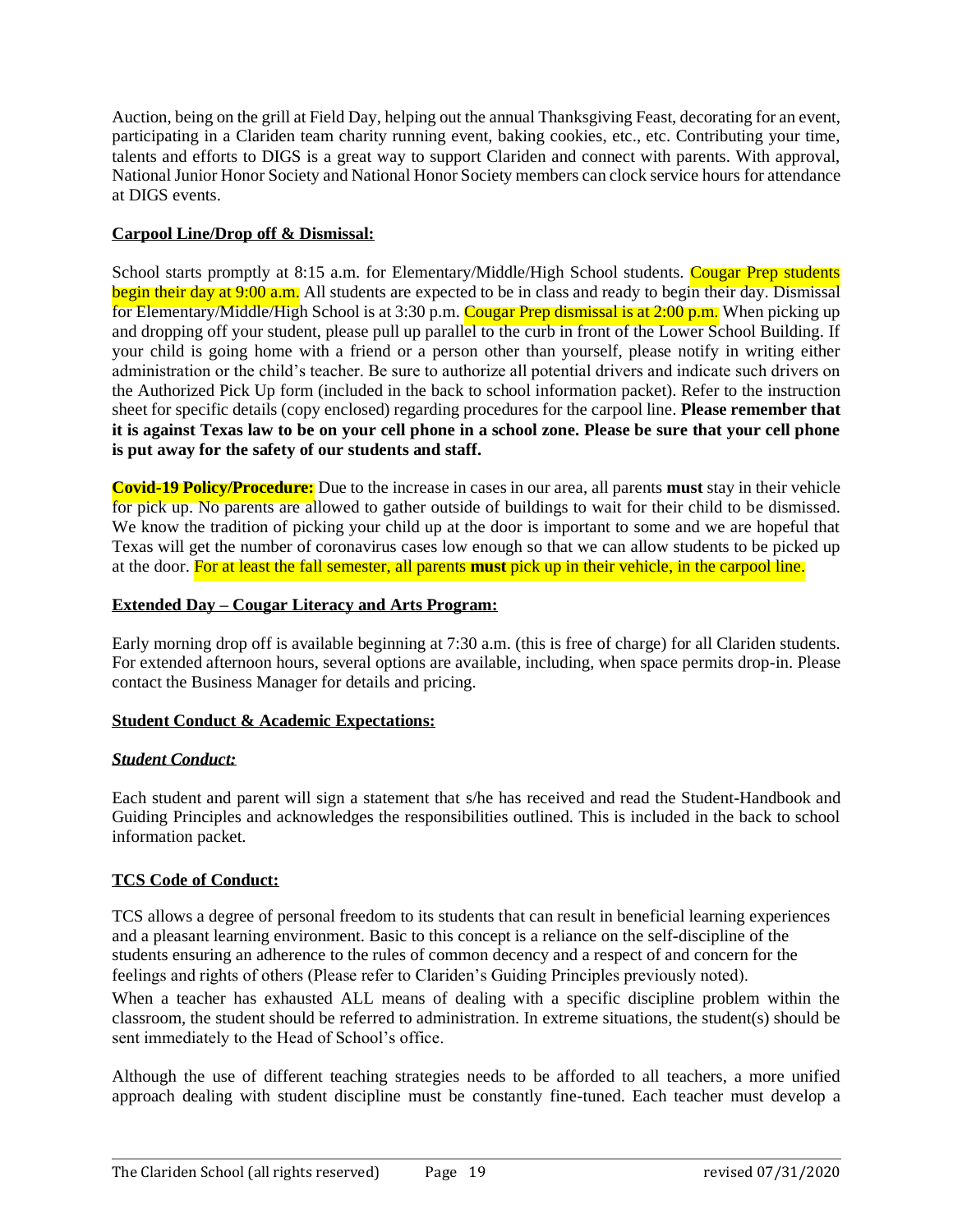"Classroom Discipline Plan" which includes three basic elements: 1) Basic Classroom Rules that are posted in the classroom; 2) a list of positive re-enforcers to be shared with the students; and 3) a clear stepwise discipline hierarchy plan that clarifies to the students the procedures that the teacher will use in his/her classroom discipline plan. Teachers should feel free to seek assistance whenever they feel it is necessary. When a student is sent to the office, a note of explanation must accompany him or her so that proper and fair measures can be assessed and taken. An individual record is kept on all students who are sent to the office. **School Board Policy prohibits corporal punishment**.

#### **Student Behavior Expectations:**

- Students will treat each other and themselves respectfully displaying kindness. Student behavior should affirm and build up others. Uncaring criticism, unkind words, and vulgar language or gestures will not be tolerated.
- Students will not willfully hurt others physically.
- Honesty in academics and dealings with others is expected. Students will not engage in any behavior that involves lying, cheating, stealing or plagiarizing.
- Students are expected to be mindful of the rights of others.
- Students will walk in an orderly and quiet manner, inside and outside TCS buildings.
- Students are expected to value personal belongings, respect the possessions of others and show concern for the proper use of school property. Students are expected to clean up after themselves, replace equipment, and not litter.
- No objects that may be construed as weapons will be brought to school. The use of written or oral threats or intimidating actions will not be tolerated. The consequence may include immediate expulsion.

#### **Off-campus Behavior:**

In keeping with the School's goal of instilling in each student a sense of integrity, good citizenship and an understanding of his or her responsibilities as a citizen of the School and community, including, but not limited to, the responsibility to comply with all civil and criminal laws, the School expects each student to be cognizant of his or her conduct away from campus as well as on campus. A student's conduct should follow the Cougar PRIDE model and promote the general welfare and reputation of the School in a manner that is positive and does not reflect poorly upon the School, its name or the community in general. Clariden reserves the right to take disciplinary action if, in the opinion of administration, a student's conduct off campus affects the general welfare and reputation of the School as set forth above and in accordance with the School's citizenship model, rules and policies.

#### **Tobacco, Alcohol, Drug & Weapon Policy:**

The Clariden School is committed to the good health, safety and welfare of each student and the wider scholastic community. The use of tobacco, alcohol, and illicit drugs undermines the good health, good community, and good results in a school. Moreover, the use or possession of these substances is illegal in the State of Texas for persons younger than eighteen years. Clariden does not tolerate the use of these substances and appropriate consequences will be taken for all violators.

Clariden students are not permitted to be in possession of, use, sell, purchase or transfer, or be under the influence of alcohol, illegal drugs or drug paraphernalia, or substances identified in the Texas Controlled Substances Act, as well as legal drugs, which have been illegally obtained (i.e. without a valid prescription), tobacco, or nicotine products (including nicotine or caffeine "juice", e-cigarettes, vaping pipes, or similar devices and substances) and/or mind-altering substances on campus or at any time while under the authority of the School off-campus.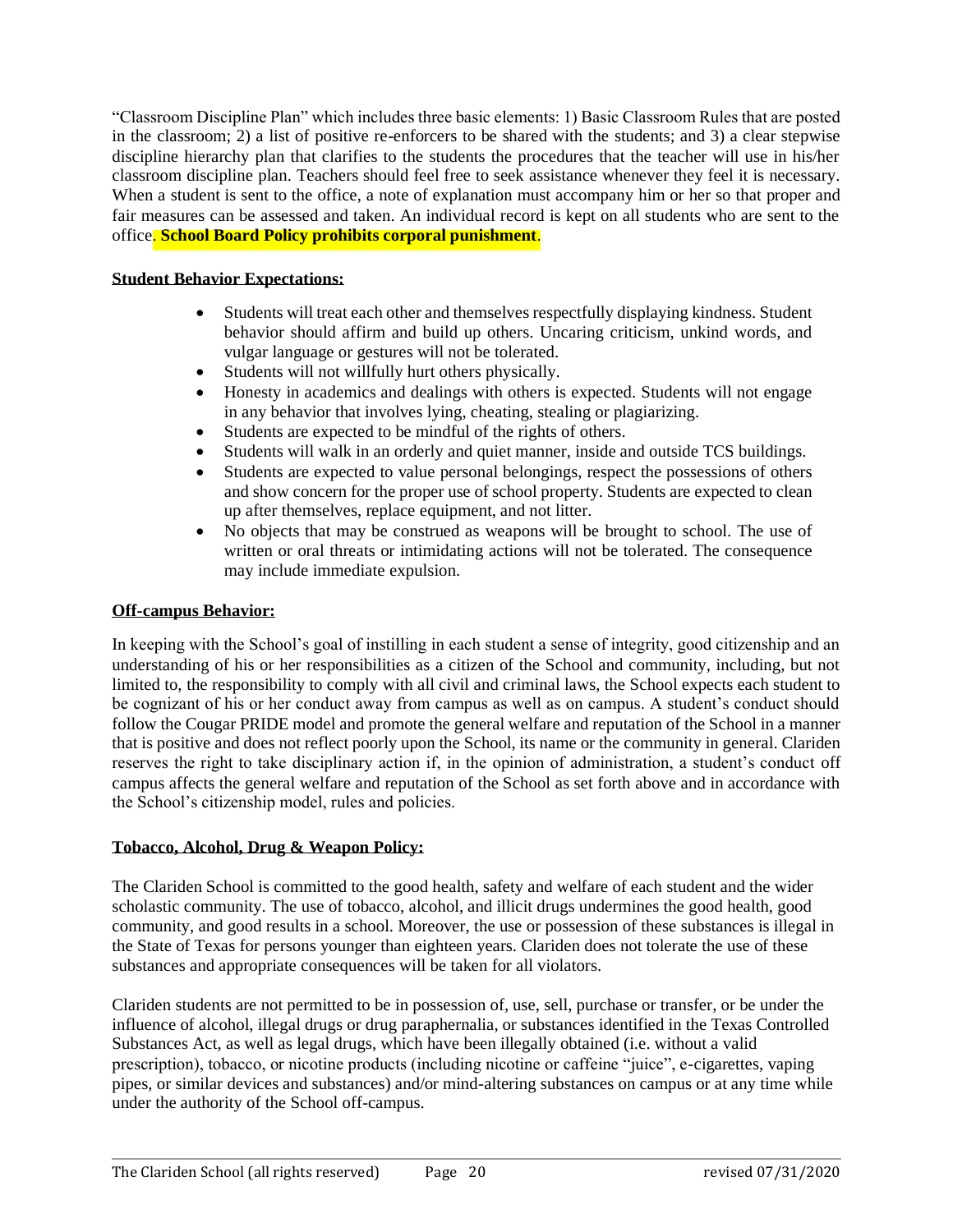Clariden students are not permitted to be in possession of or use a weapon on campus.

Violators are subject to disciplinary action up to and including expulsion. Depending on the facts of the individual case, off-campus arrests may also result in immediate disciplinary action on the part of the School up to and including expulsion.

The Head of School retains the right to contact law enforcement.

#### **Bullying:**

At Clariden we expect our students to treat each other at all times with respect as outlined in Clariden's Cougar PRIDE citizenship model and within the Student/Parent handbook. According to the National Center Against Bullying, "the definition of bullying is when an individual or a group of people with more power, repeatedly and intentionally cause harm to another person or group of people who feel helpless to respond." Clariden does not tolerate bullying. Should a bullying incident occur, please contact the Head of School.

Clariden administration will investigate each reported incident and communicate findings to the appropriate parents and students. Based upon findings, Clariden's Head of School will determine what disciplinary action is appropriate and determine whether or not an external investigation is necessary. Disciplinary action will be communicated to the parents and to the students involved. Disciplinary action could include expulsion.

The Head of School retains the right to contact law enforcement.

#### **Basic Classroom Rules & Expectations:**

The following basic classroom rules and expectations are a basic guideline for teachers and students. Each individual teacher will create and implement specific classroom rules, unique to their learning environments.

- Treat teachers, classmates and the environment with respect.
- Be on time.
- Be an engaged learner.
- Use courtesy in speaking.
- Follow school expectations as indicated in the Student/Parent Handbook.

#### **Basic Positive Recognition of Students:**

The following is a basic list of positive recognition to be used by the faculty and staff when students choose appropriate behavior:

- In class praise for work ethic, contribution, participation, etc.
- After class praise for work ethic, contribution, participation, etc.
- Positive memo/e-mail
- Positive phone call home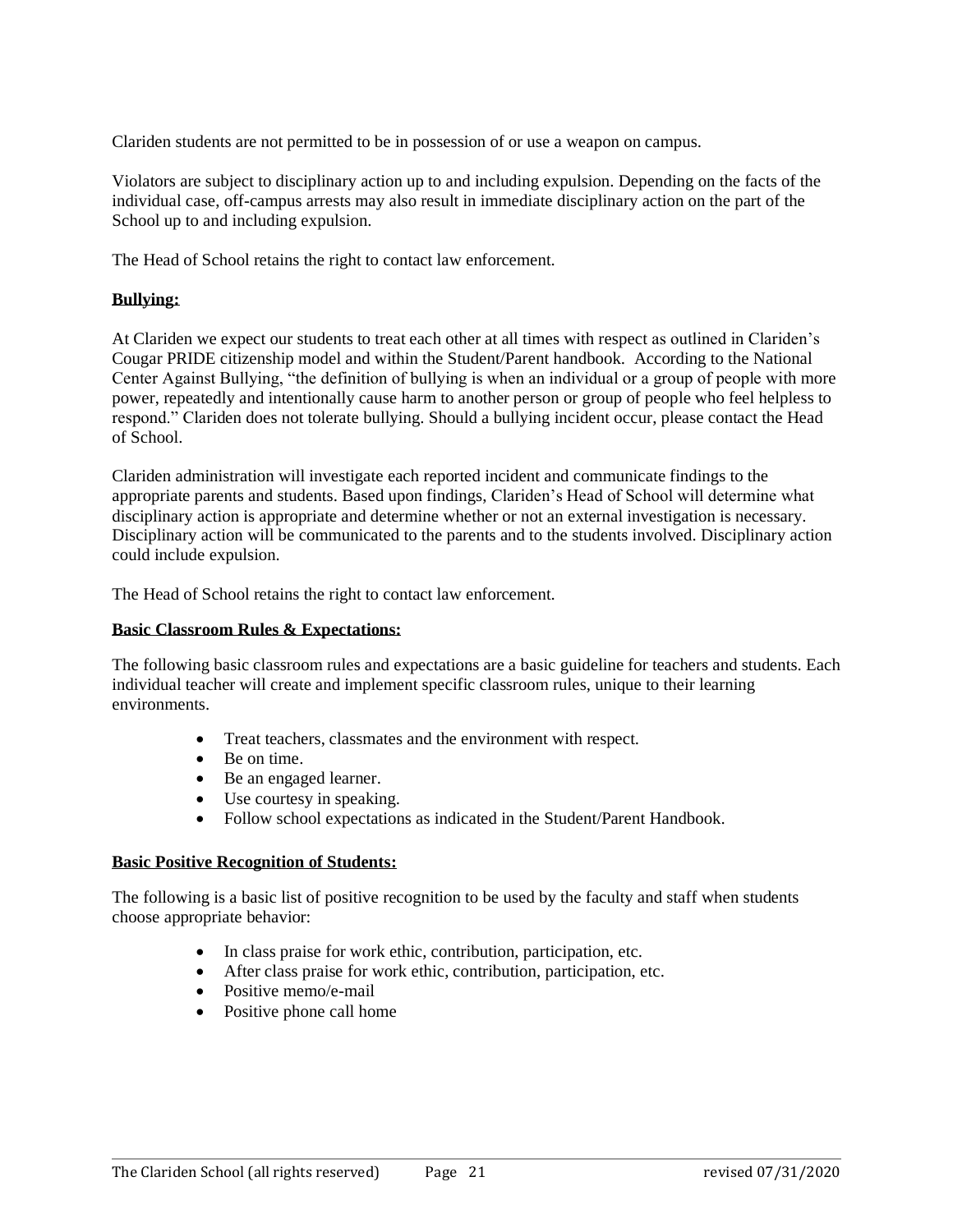#### **Basic Sequential Procedures:**

The following sequential procedures are to be used by all faculty and staff members for students not choosing to follow classroom rules. It is important to recognize that the following consequences are meant to help students recognize their poor choices and to help them learn to modify inappropriate behavior and learn to make better choices. It is also important to recognize that in some situations a step(s) may be omitted based on the severity of the violation.

- Step 1: Verbal Warning and/or Discussion (i.e. Child's Name, I need you to please stop  $\qquad \qquad$ .)
- Step 2: Conference with student after class. This can take place during break, lunch, or after school. It will include discussion of infraction.
- Step 3: A disciplinary referral will be filled out. Teacher will contact the home.
- Step 4: Parent-student conference with faculty member.
- Step 5: Conference with Head of School. Depending on the circumstance, student can receive one or more of the following consequences:
	- Verbal Discussion/Expectation Set
	- Detention (lunch, after school, or Saturday)
	- Internal suspension
	- External suspension
	- Behavioral contract
	- Name and case taken to Head of School

#### **Infractions Associated with Immediate Conferencing:**

The following list of infractions requires immediate conference with the Head of School and therefore does not follow the five steps listed above:

- Bullying
- Verbal harassment
- Sexual harassment
- Fighting/Any physical act
- Endangering others
- Abusive/obscene language
- Use of or possession of an illegal substance and/or weapon
- Truancy
- Theft

The Head of School has authority to determine what disciplinary action is appropriate.

#### **Infraction of the Discipline Code:**

The following pertains to the basic procedures for infractions of the discipline code:

**1. General Regulations:** Whenever a student shows a consistent or serious behavior problem, the parents shall be notified at once and consulted at all stages in an effort to work **together** towards a solution to the problem. Student due process rights shall be protected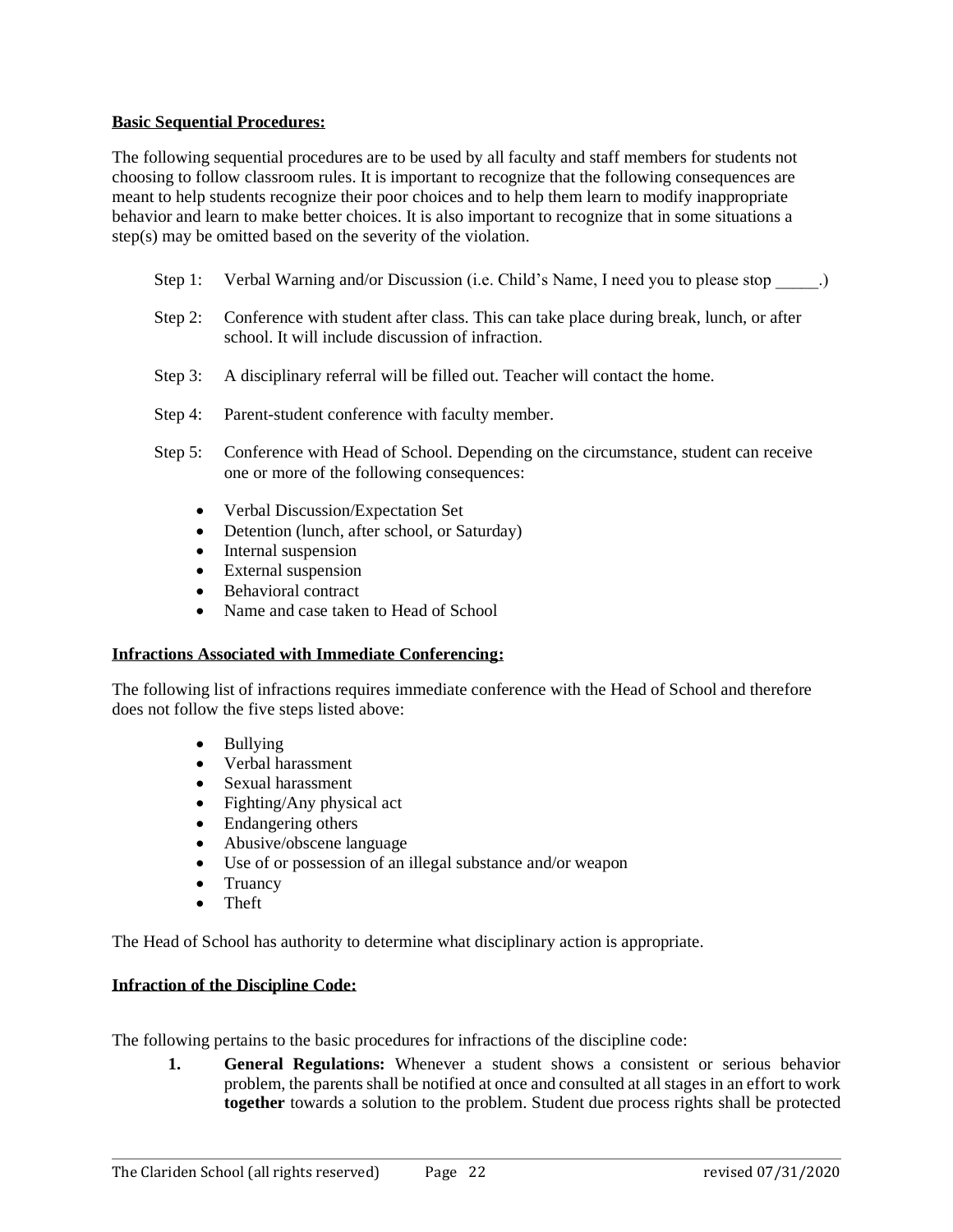at all stages.

- **2. Teacher/Student Conference:** Research shows that conferencing with the student, in modifying student behavior, works best when the teacher takes time to talk with the student(s) about their classroom expectations. Conferencing may be served either during lunch or after school. A conference assigned for disciplinary infractions takes precedence over club and athletic activities and practices. It is the student's responsibility to notify the appropriate sponsor or coach that their absence was caused by a Teacher/Student Conference. This does not excuse the absence—it only explains it. Students who miss conference sessions, upon the discretion of the teacher, will be sent to the Head of School for further disciplinary action and/or a parent conference. When the administration feels it is appropriate, it can assign students to work after school in tasks to help keep our school and its facilities clean. Parents will be informed ahead of time.
- **3. Internal Suspension Program:** Internal suspension can be assigned to a student by TCS administration when the student repeatedly breaks a school rule or commits a more serious error. Students assigned internal suspension will be placed in an administrative office where they will work on assignments throughout the day with no peer contact. Parents will be notified by TCS administration when their student has been assigned internal suspension. Students who have been assigned internal suspension must leave TCS at the end of the day and cannot participate in extracurricular activities.
- **4. External Suspension:** External suspension can be assigned by TCS administration to a student as a penalty for a serious infraction of the code of conduct or repeated misconduct. Parents will be notified of the external suspension. Zeros will be given for tests, assignments, and/or homework missed due to the external suspension. In the event a singular suspension causes a grade to drop more than one unit (e.g. " $C$ " to a "D"), the student may petition the involved teacher through the Head of School for appropriate extra assignments. Petition does not guarantee approval. Each case will be dealt with individually depending on the offense that initially resulted in the external suspension. Permission to make up work may be denied depending on the circumstance of the case. If the assignments are completed in a satisfactory manner, the additional drop in the grade(s) could be prevented.
- **5. Disciplinary Probation:** Disciplinary probation results from a serious accumulation of disciplinary infractions or a major breach of discipline. Parents are notified and specifics of the student's probation are communicated.

#### **Citizenship at TCS:**

The code of honorable behavior is based on the acronym P.R.I.D.E.

- **Politeness** Think of others before acting or speaking and always speak with kindness. Use your manners always. Ask permission to borrow supplies. Think of other's needs.
- **Respect** Speak kindly to each other. Take care of our classrooms and materials. Voice your opinions politely.
- **Integrity** Be honest and always do your best work. Complete your own classwork. Always tell the truth.
- **Self-Discipline** Accept responsibility for your actions, your belongings, and your behavior. Show respect for other's learning, time, space, and materials. Keep track of your own belongings. Learn from your mistakes.
- **Embracing opportunity** Demonstrate your love and support for others and be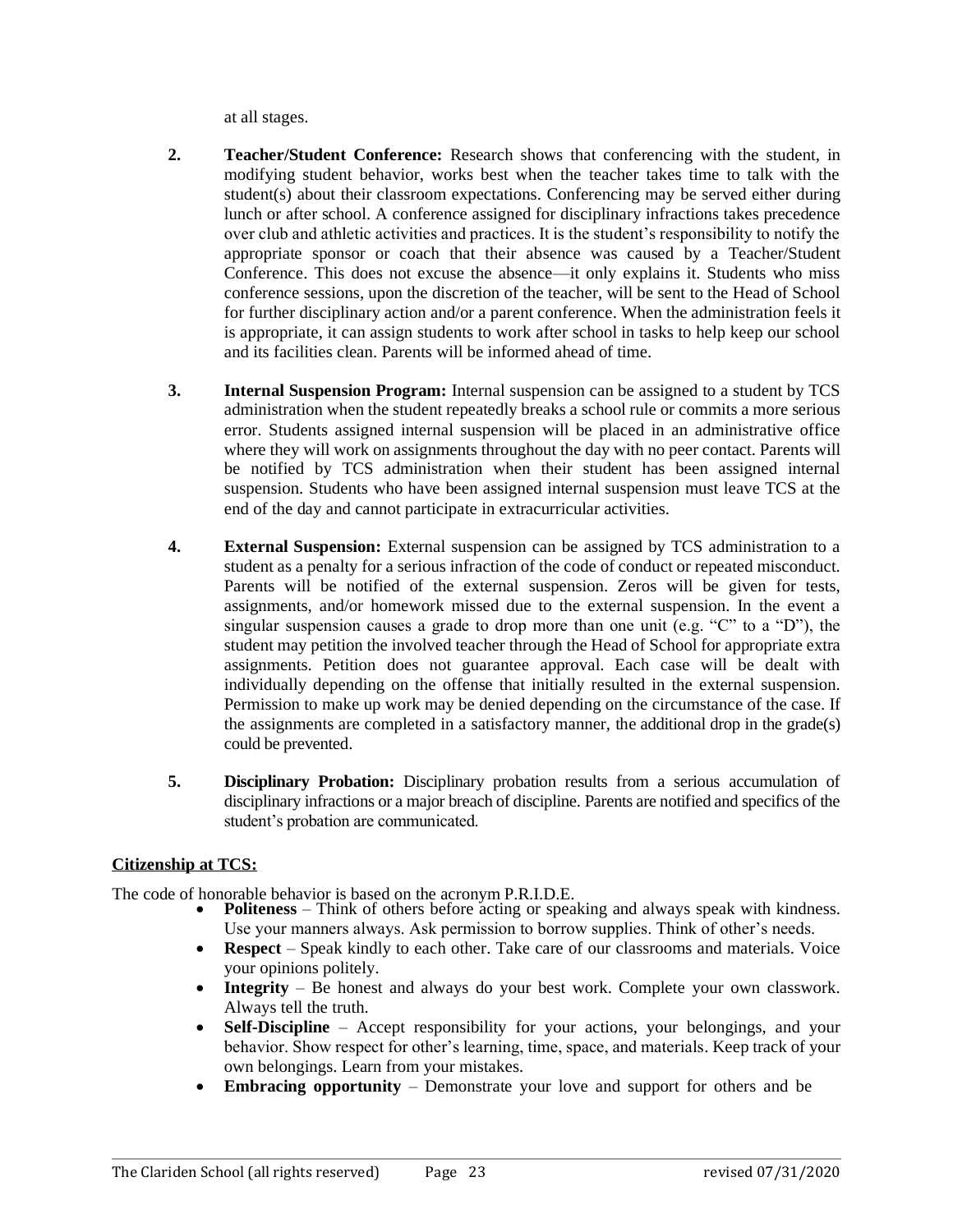willing to try new things. Set a good example for others. Be positive in words and actions. Find ways to help others. Take responsibility for your learning. Be your best self!

Students are evaluated by the teachers based on the PRIDE acronym, with marks being reflected on progress reports, project reports and on report cards. The following Citizenship Grade standards are used:

**O – Outstanding:** The student meets the highest standards of Clariden citizenship in every respect, going above and beyond the required levels of behavior, embracing every opportunity to show leadership, serving the community whenever possible, and consistently upholding the PRIDE acronym.

**G – Great:** The student meets all standards of Clariden citizenship, consistently upholding the code of honorable behavior. While the student generally shows good manners, respect, integrity, self-discipline and service, the great student may show an occasional lapse in meeting the code's standard.

**S - Satisfactory:** The student meets the basic standards of Clariden citizenship and is an important contributing member of the community, however, there is room for improvement in adherence to the code of honorable behavior.

**N - Needs Improvement:** The student has consistent lapses in meeting the code of honorable behavior. Such lapses interfere with the student's ability to function at his/her best. The student receiving an 'N' on a report card may be prevented from participation in field trips and/or other activities.

**U – Unsatisfactory:** The student's lack of compliance with the code of honorable behavior is disruptive to the community and significantly impairs the student's educational process. If not corrected, this behavior will lead to the student's dismissal from TCS, either by expulsion or non-renewal of the contract. In addition, the student receiving a 'U' on a report card may not attend school-sponsored field trips until the citizenship grade is raised to an 'S.'

#### **Academic Integrity:**

TCS is committed to academic integrity. Academic integrity is defined as ethical behavior expressing respect for the value and ownership of work completed by others. Plagiarism is submitting material that in part or in whole is not entirely one's own work without attributing those same portions to their correct source.

This specifically refers to academic dishonesty. Using someone else's work without giving the owner the credit due is plagiarism and will not be allowed. It is considered a serious infraction to TCS's code of conduct. A student that commits academic dishonesty can cause the following:

- Break the trust and/or undermine the trust relationship between the teacher and the student.
- May also jeopardize chances of obtaining admission to a university.

Academic dishonesty can take place in many different ways. It is not the purpose of this handbook to describe ways in which academic dishonesty can occur. However, the administration and faculty want students to understand that academic dishonesty is in contrary to the School's goals and objectives. Therefore, academic dishonesty will not be tolerated and sanctions will be applied to those students who act dishonest in presenting their schoolwork. Each student (2nd grade and above) and parent must sign Clariden's plagiarism contract. Please refer to TCS's plagiarism contract (enclosed).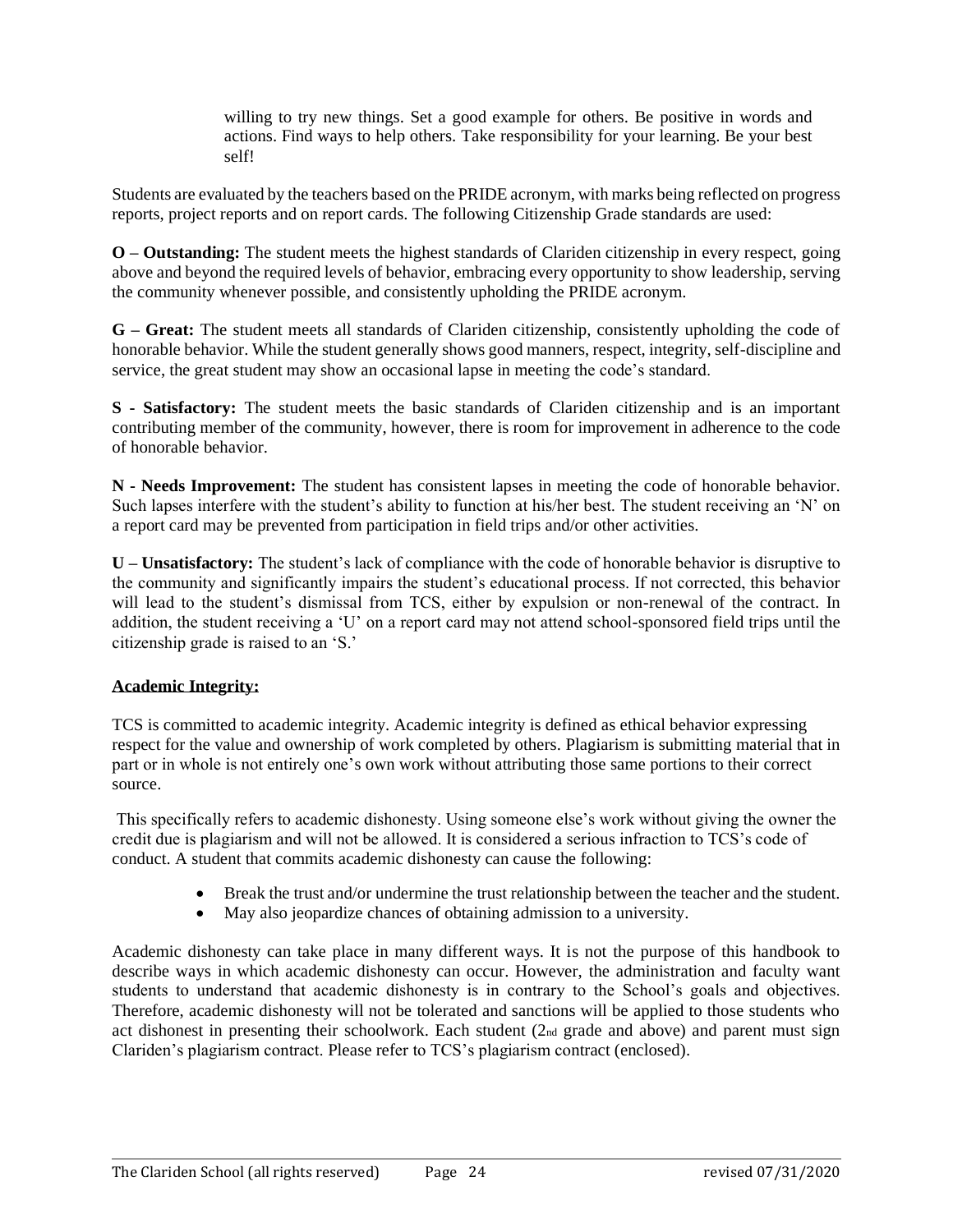#### **Procedures and Consequences for Academic Dishonesty:**

All instances of academic dishonesty must be reported to the administration and documented. Respective faculty will be informed of the incident. First time offenses will result in a conference with the student, parents, teacher(s) and administration. A form will be signed and placed in the student's file for documentation. The student will receive a zero on the assignment or test with no opportunity to make it up. Following offenses will be dealt with by administration and the teacher(s) involved. Please refer to the plagiarism contract for details of repercussions.

#### **Descriptions for Quality Work:**

The following descriptions for the quality of student work are meant to serve as a guideline for the faculty:

**"A"** This grade is distinctly a mark of superiority. It represents much more than mere competence in meeting assignment. There is a "plus factor" involved. The "A" student does not only know what is expected of him/her, but goes beyond it; s/he uses initiative; s/he does not require prodding. His/her work is superior on all types of tests, in class participation, and in out-of-class work. His/her work represents a true inquisitiveness and creativeness.

**"B"** This grade indicates a high level of accomplishment with the "plus factor" diminished. It represents less originality, less depth of analysis than the "A"; yet all three qualities are sometimes present. The "B" student does better than average work on all types of tests, is always prepared for class, generally does well in class participation, and his/her out-of class work is well prepared.

**"C"** This grade represents the usual accomplishment expected of the average student. The student has done what has been asked, but very little more, perhaps a little less. She/he has functioned only with gentle prodding. His/her grades on all types of tests are average; s/he is slow to grasp concepts, but eventually gets them. His/her assignments are prepared, but his/her out-of-class work frequently needs to be corrected. There is a lack of inquisitiveness, and when it does exist, it is seldom pursued by the student in the form of self-developed initiative.

**"D"** This grade is a minimum passing grade. In effect, it says (1) a student has done his/her best but his/her lack of ability prevents him/her from succeeding, or (2) a student, though able, has not applied himself/herself. His/her work is indifferent, his/her attitude poor, his/her study habits incapacitating. S/he has not responded to frequent counseling sessions. A "D" also indicates that, in the opinion of the teacher, the student is undertaking a great risk in taking more advanced courses in this area.

The "D" student is below school and U.S. national averages on all types of tests. S/he has difficulty in completing assignments and doing oral and written work.

**"F"** This grade indicates that the student has such lack of achievement in the subject that s/he probably should repeat the course before going on to the next level. However, we should do everything possible to help students (especially those students who are trying, but failing) avoid losing a credit or having to repeat a TCS year.

#### **Grading System:**

Grading in grades  $4<sub>th</sub>$  through High School is done by letter grades as indicated below:

$$
A+ = 98-100 / A = 93-97 / A = 90-92
$$
  
B+ = 88-89 / B = 83-87 / B = 80-82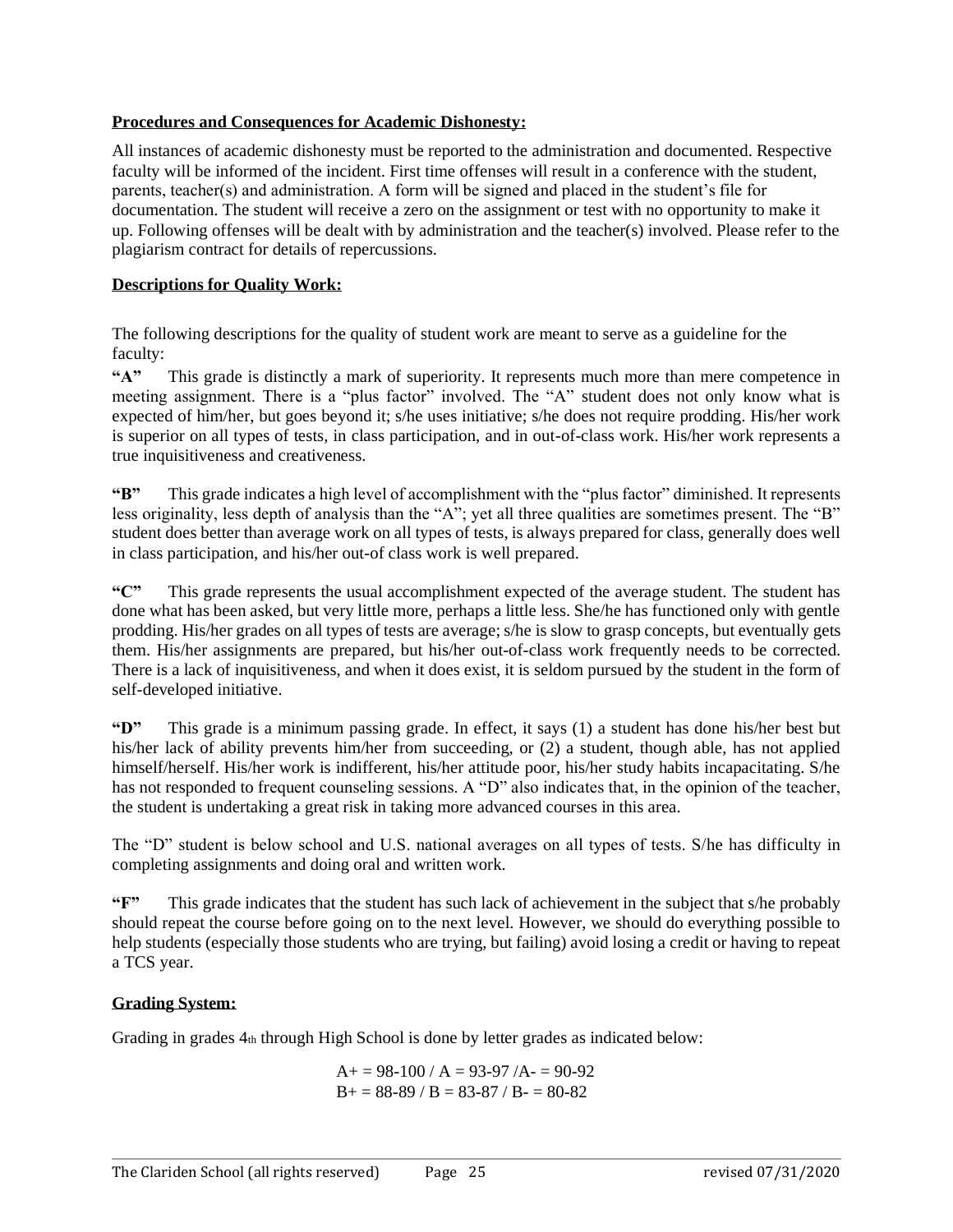$C+= 78-79 / C = 73-77 / C = 70-72$  $D_{+} = 68-69 / D = 63-67 / D = 60-62$  $F = 59$  and below

**P- Pass.** Given that the student has had the Pass/Fail grading option approved at the start of the semester.

**W- Withdrew.** Given that the student had parental permission and that the action was taken before the end of the third week of the course's inception. Students withdrawing after that period will receive an  $"F"$ .

**INC -Incomplete.** Work may be made up within stipulated guidelines established by the teacher, but not after the end of the academic semester. Should the Incomplete not be finished, no grade or credit will be awarded.

**NOTE:** P.R.I.D.E. (Citizenship) grading is done apart from the student's academic performance.

#### **Progress Reports (Cougar Prep, Kindergarten – 3rd Grade):**

Clariden's progress reports are used as a way to monitor a student's academic growth. Progress reports are standard based, assuring that all students are exposed to lessons and experiences that are not only developmentally appropriate but also meet the Texas Essential Knowledge Skills. Progress reports for Kindergarten through 3rd grade are completed by your child's teacher three times a year. The following system is used to report growth and mastery of academic proficiency and skill levels.

#### **Kindergarten – 3rd Grade – Progress Reports - Scale**

**Mastering (MAS):** Student consistently and independently meets grade-level standard.

**Applying (APP):** Student exhibits evidence of meeting grade-level standard.

**Developing (DEV):** Student shows progress toward grade-level standard. Needs additional time and support.

**Beginning (BEG):** Student is beginning to progress toward grade-level standard.

**N/A:** Standard not addressed at this time.

#### **Fourth & Fifth Grade – Progress Reports/Report Cards – Scale**

Fourth grade is the first grade level at Clariden to earn grades. Students 4th grade through High School follow the grading scale previously outlined under Grading System. Report cards are issued twice during the school year (Fall and End of Year). Progress reports are sent home periodically throughout the school year so that parents and students know how they are progressing in each content area. Report cards reflect the grade earned in each content area while progress reports reflect the student's progress in each content area.

#### **5th Grade – Second Semester**

As we prepare our students for the move to middle school (6th grade), grading for **second semester (beginning in January following the winter break)** will following the system below as it relates to late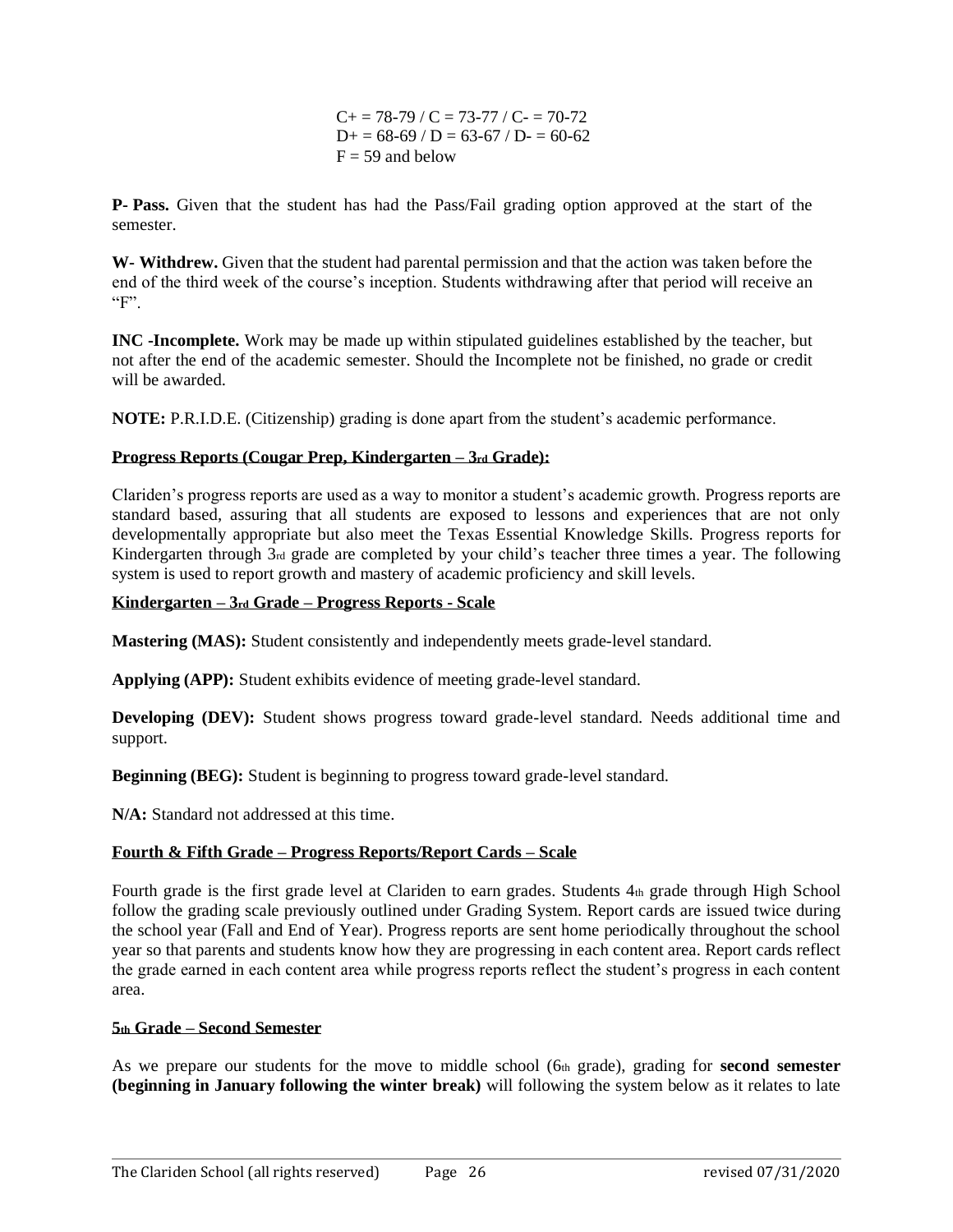work.

#### **Late/Missing Assignments Unrelated to Being Absent- Class Work/Home Work/Daily Work:**

Assignments are due on the **Due Date.** Assignments turned in following the due date will receive a zero. Students are encouraged to voice to their teachers any conflicts they may have with submitting assignments. Teachers can choose to drop a certain number of grades for each grading period.

#### **Tests/Project Work/Papers:**

**Middle School:** Each graded assignment will have a **Due Date** and a **Deadline Date**. The due date is the date the assignment is due and the deadline date is the last day the assignment will be accepted for the potential of earning full credit. Students that miss the deadline date will only be able to earn the highest grade of a 70.

#### **Other Types of Assessment/Information Collected:**

In addition to progress reports and report cards, parent/teacher conferences are held twice during the academic year. These are important meetings for educators and parents to share information relating to the student's growth and achievement. Student authentic work is also used as a means to show growth and mastery of skills. Student work is kept in a traveling portfolio, which travels with the student as they progress through the grade levels. Portfolios are reviewed at parent/teacher conferences.

There are several types of assessment tools used to assess each student's growth and academic achievement. Clariden uses the NWEA for students  $3<sub>rd</sub>$  grade through high school, and the TPRI for students Kindergarten through 2nd grade. The Gesell Developmental Observation Tool is used (at the time of admission) to determine developmental age for students 3 years through 6 years of age, and used to aid in determining developmental delays in students from 3 years through 9 years of age.

The PSAT is taken annually in grades 8, 9, 10 & ll. The PACT is taken in  $10<sub>th</sub>$  and  $11<sub>th</sub>$  grade.

#### **Academic Acceleration:**

At Clariden, we value mastery, as it is crucial that students participating in subject/course acceleration be prepared to meet the expectations of the next level. To accelerate students must be recommended by The Clariden School in addition to meeting the requirements for credit.

#### **All Grades - 5th -12th :**

- Credit by Exam (CBE) assessments consist of one assessment for each year-long course. A student may only register for one year of credit per CBE administration.
- A student may not attempt to earn credit by examination for a specific subject more than two times.
- A student may only receive one year of credit per subject per school year.
- The Clariden school will only provide CBE testing prior to June 1<sub>st</sub>. **There are no exceptions.** If you have missed a deadline or the dates do not work with your schedule, you have the option of requesting to make arrangements on your own through University of Texas High School in conjunction with an approved testing site no later than July 1st. **There are no exceptions**. If you are interested in arranging an outside CBE please complete the required request form.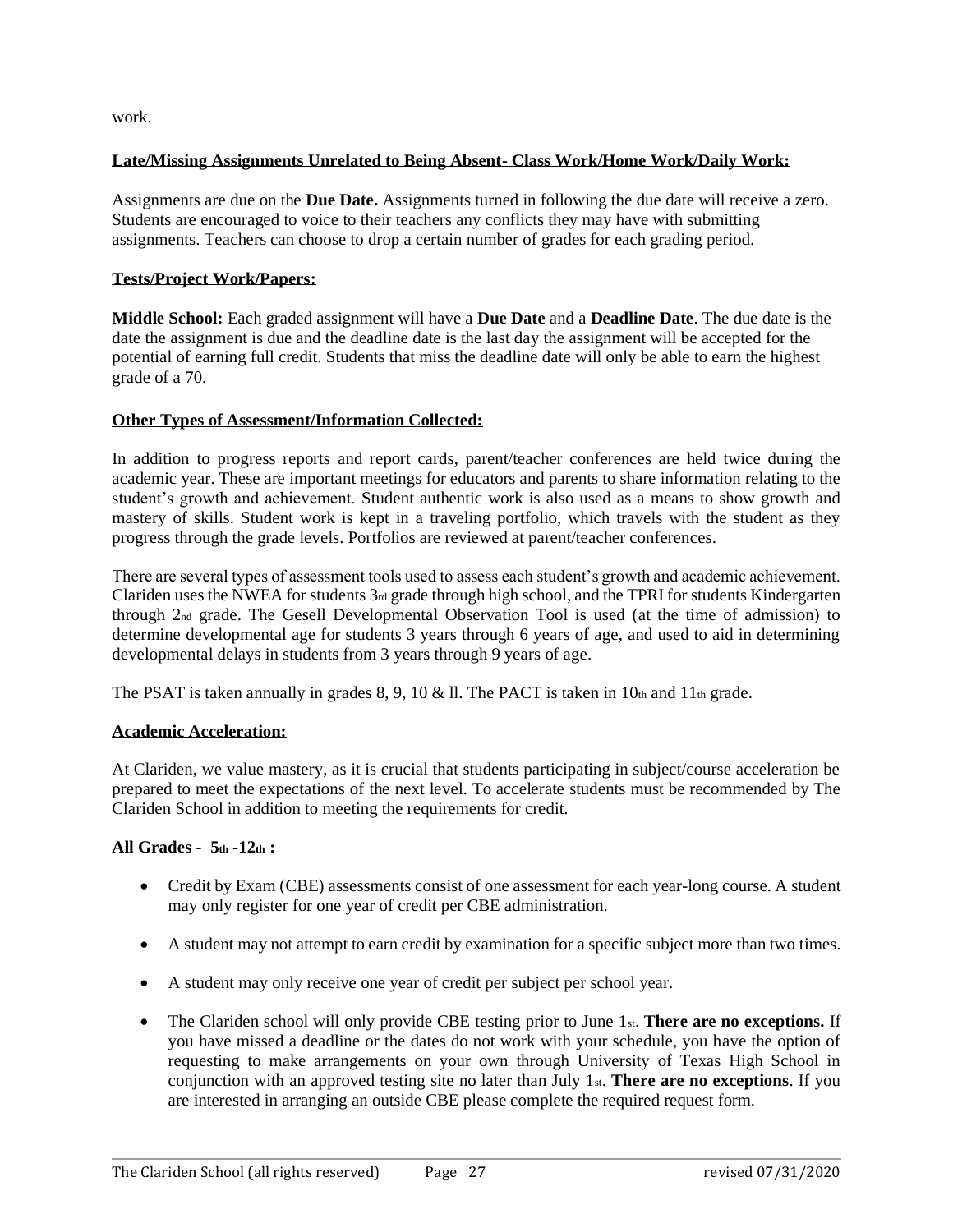• Parents are responsible for the cost of the examination for their student.

#### **Newly Enrolling Students:**

Transfer students must have appropriate documentation to indicate that a student has demonstrated mastery and received credit for a subject/course. This documentation must include the following:

- Record of a completed CBE from an accredited institution in which the student scored 80% or above.
- Subject is indicated as having been completed over the course of a school year.
- Subject is indicated as having been completed over the course of a semester (high school only).
- Compacted middle school math courses will be accepted for credit from accredited institutions.

#### **Elementary – 5th Grade Mathematics only:**

- A student who scores 80% or above on a criterion-referenced test in mathematics without prior instruction, may be partially placed for  $6<sub>th</sub>$  grade mathematics and  $5<sub>th</sub>$  grade for all other subjects.
- Placement in a 6th grade math will only occur before the beginning of a school year, regardless of when a CBE for acceleration is taken.

#### **Exam Preparation:**

It is important to understand the academic content and academic rigor required of our students. Please review Texas Essential Knowledge and Skills (TEKS) using the following link. You will want to look at your student's current grade level and the next grade level and compare the two.

Texas Education Agency Link:<http://tea.texas.gov/index2.aspx?id=6148>

Our credit-by-exam/acceleration exams come from the University of Texas. Please review the materials for the acceleration examinations using the link below. It is important that you and your student study these materials, as the examinations are very thorough. University of Texas review guides: [https://highschool.utexas.edu/cbe\\_study\\_guides](https://highschool.utexas.edu/cbe_study_guides)

#### **Learning Differences:**

Clariden will work with students to accommodate learning needs based upon a diagnosis from a learning specialist. Accommodations made may include but are not limited to providing extension testing time, providing additional resources within the classroom, providing a different environment for testing, providing a seat closer to the teacher, etc. An action plan for the student will be created in collaboration with the classroom teacher and the Head of School that outlines support being provided within the classroom. The action plan will be communicated to the parent and a copy provided. Action plans will be re-evaluate periodically based on the need(s) of the student. **Clariden does not modify curriculum to accommodate learning differences.**

The Head of School and/or Upper School Coordinator is also the accommodations coordinator for the College Board and ACT standardized testing. All students seeking accommodations for College Board exams (SAT, 8th/9th, 10th/11th PSAT and AP tests) or ACT must meet with the Head of School or Upper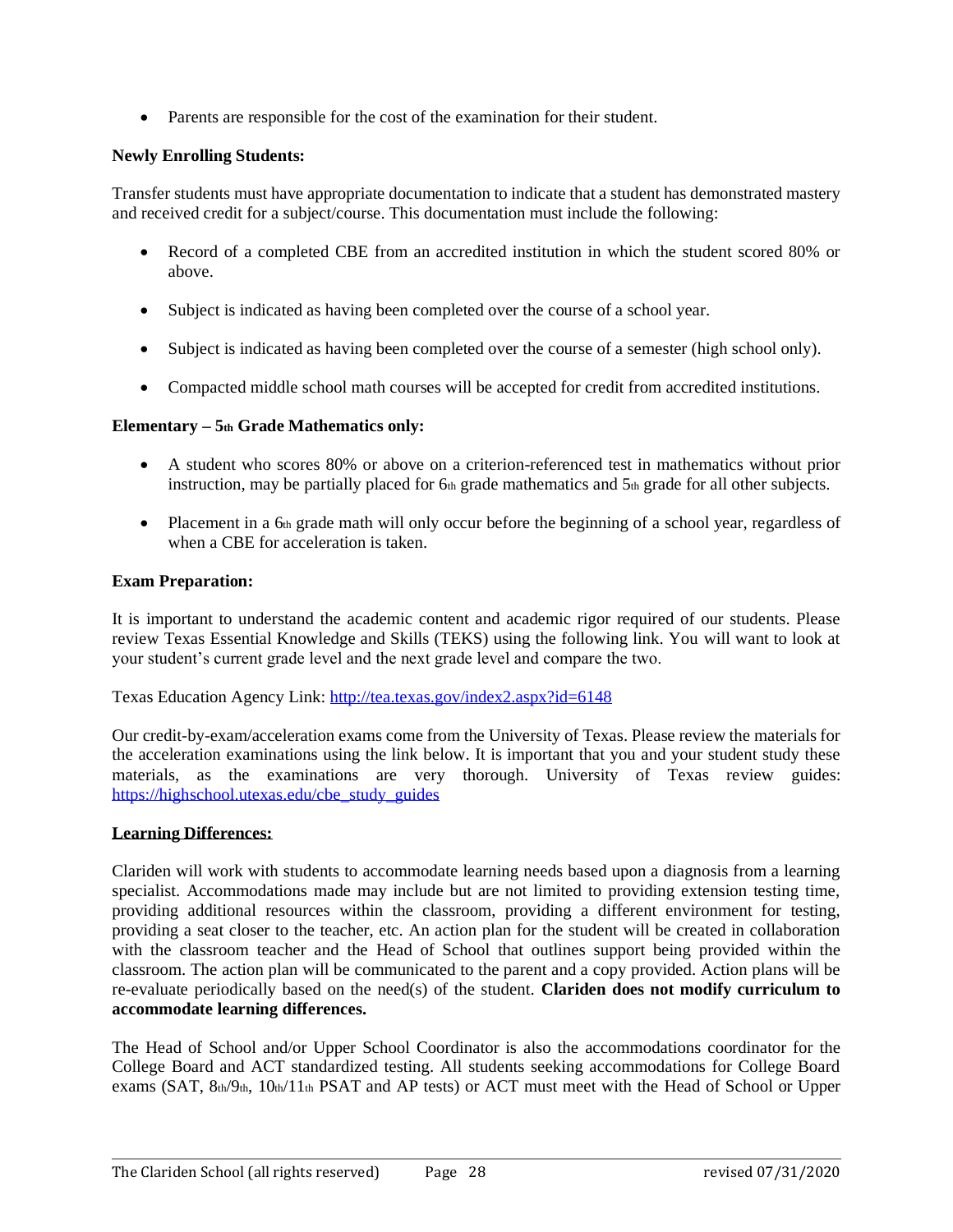School Coordinator and submit all accommodation paperwork to the instructional specialist at least 8 weeks prior to the examination. Approval for these accommodations is at the discretion of the College Board and ACT, not The Clariden School.

#### **Academic Probation:**

Students with a report card grade average below 70 or with less than a 59 in any subject are considered to be on Academic Probation. They may be barred from participation in extracurricular activities, including field study, school travel, and school-sponsored social activities until re-evaluation of grades result in correction of the problem. This can occur on a progress report or by special request no less than 3 weeks after the issuance of the report/card on which the unsatisfactory grades were reported. Please note that Progress Reports do not constitute a report card and may be used to re-evaluate the student's status only when it is to the student's benefit.

#### **Academic and Citizenship Requirements for Competition:**

The standard for participation in competitions is designed to comply with the governing body's rules for competition. A student who earns a grade less than 70 in any subject or a 'N' in citizenship on a report card will not be allowed to compete. Re-evaluation may take place after the next progress report or by special request no less than 3 weeks after issuance of the unsatisfactory report card.

#### **Standards for Testing Environment:**

The following standards have been developed in order to maintain the integrity of student assessments in the testing environment. The following standards are to be administered by all faculty and staff members when an assessment/test is being given:

- Students are expected to go to the restroom before or after the assessment.
- The Educator goes over the basic format of the assessment before the students begin.
- The Educator must move through the classroom/testing environment during the assessment. The Educator must avoid doing work at his/her desk while administering the assessment/test.
- During the assessment/test, students are not allowed to have anything on the work surface with the exception of clean scratch paper, pen, pencil, eraser, sharpener, and calculator if necessary.
- Mobile phones and any electronic devices (other than calculators if approved by the educator) must be turned off and checked in or left in cubbies or in lockers.

#### **School Activities**

#### **Gift Giving Policy: Faculty/Staff Gifts and Special Occasions**

Faculty and staff members are not permitted to accept money or purchased gifts from students, parents, grandparents or other school community members. This includes outside of school parties, or any other type of celebration. However, faculty and staff members may accept a gift of words. An example of this type of gift would be a handwritten card, note or a homemade gift. The Head of School should be consulted, should questions arise around a permissible gift of words or homemade gift.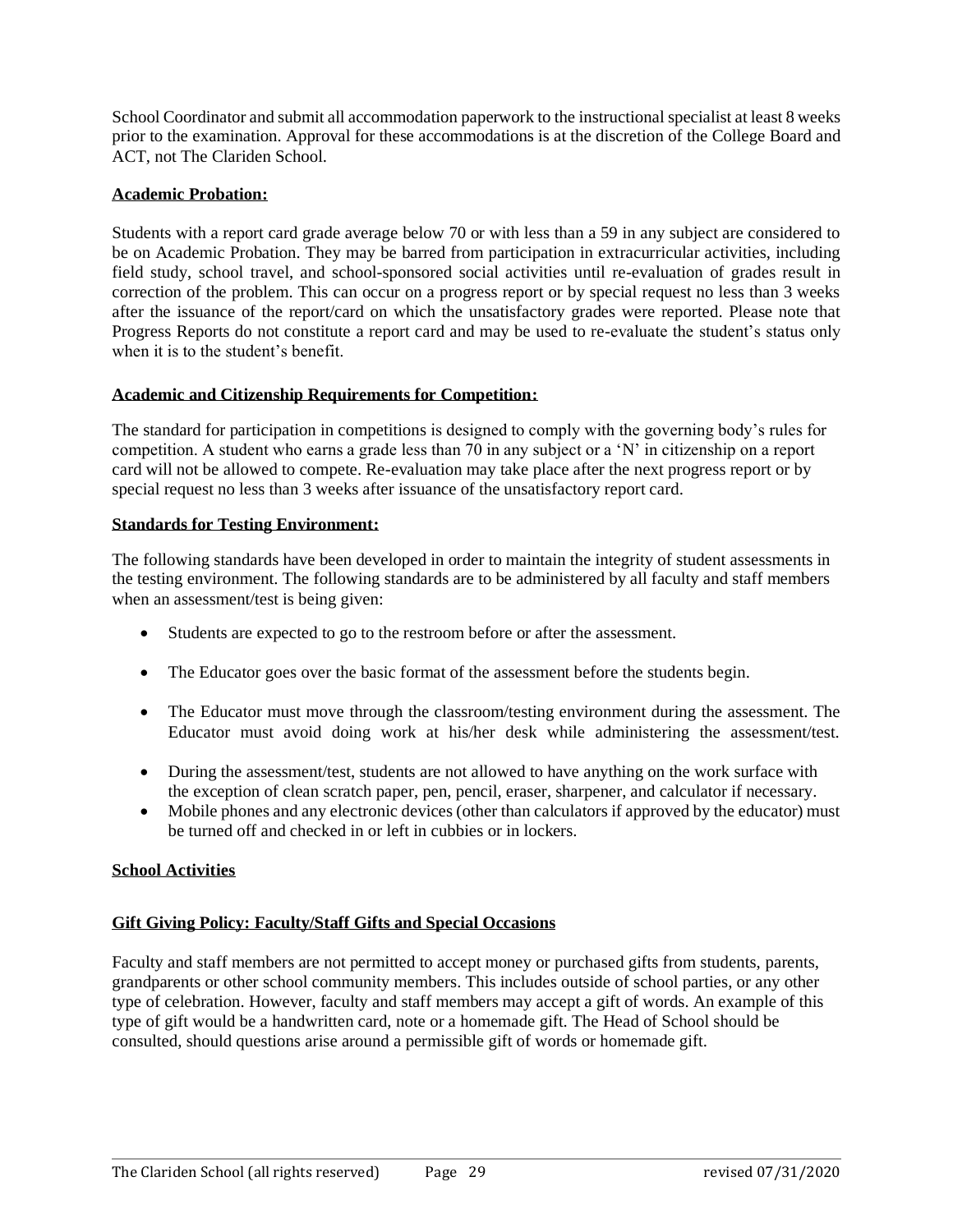Each year parents are given the option to contribute a maximum of \$100.00 to the Teacher Appreciation Fund, per child, for the school year. This fund is used to provide two gifts during the school year, one at the End of First Semester and one during Teacher Appreciation Week for each faculty and staff member.

#### **School-wide Events:**

Typically, Clariden holds numerous school-wide events throughout the school year. Given the coronavirus and the current coronavirus case numbers within our state and local counties, school-wide events will not occur for fall semester. Please look for a calendar of events and further communication regarding school-wide virtual events for the fall. We're hopeful, on campus events will be possible during the spring/second semester. We are hopeful that you'll continue to connect with Clariden and choose to be a part of our virtual events and hopefully second semester, our on-campus events.

#### **Classroom Celebrations:**

Typically, Clariden hosts a variety of celebrations. Classroom celebrations occur for a variety of holidays and events. Given the current number of coronavirus cases within our state and local counties, there will be no classroom celebrations for the fall semester.

Hopefully for second semester, we'll be able to host classroom celebrations involving parents and visitors. Should that be the case, teachers will contact families ahead of time regarding celebrations that occur within the classroom.

If your child celebrates their birthday during the school year and you'd like to celebrate at school, please speak with your child's teacher. Virtual celebrations will be required for the fall semester.

#### **Student Council:**

Students 4th grade and above may run for Student Council. Students interested in running for Student Council must acquire a sponsor, which can be a teacher or administrator. Students must be student nominated and teacher nominated in order to run for Student Council. Students must meet the Student Council Criteria to be eligible to run. High school students hold the offices of President, Vice President, Secretary & Treasurer. Class representative(s) are elected for each class. Campaigns and elections need to follow TCS guidelines and expectations. All ideas and speeches must be approved by the Head of School prior to implementation.

#### **After School Clubs:**

For fall semester – after school clubs will not be available. Again, the idea being to keep the amount of exposure our students have to outside vendors and students outside of their class to a minimal. We are hopeful that after school clubs will be able to occur during second semester.

Clariden offers a variety of after school clubs from 2:00- 3:00 (Cougar Prep) and 3:30 p.m. to 4:30 p.m. (Cougar Elementary, Middle and High School) Clubs vary based on the interests of our students. Families receive information regarding clubs prior to each semester.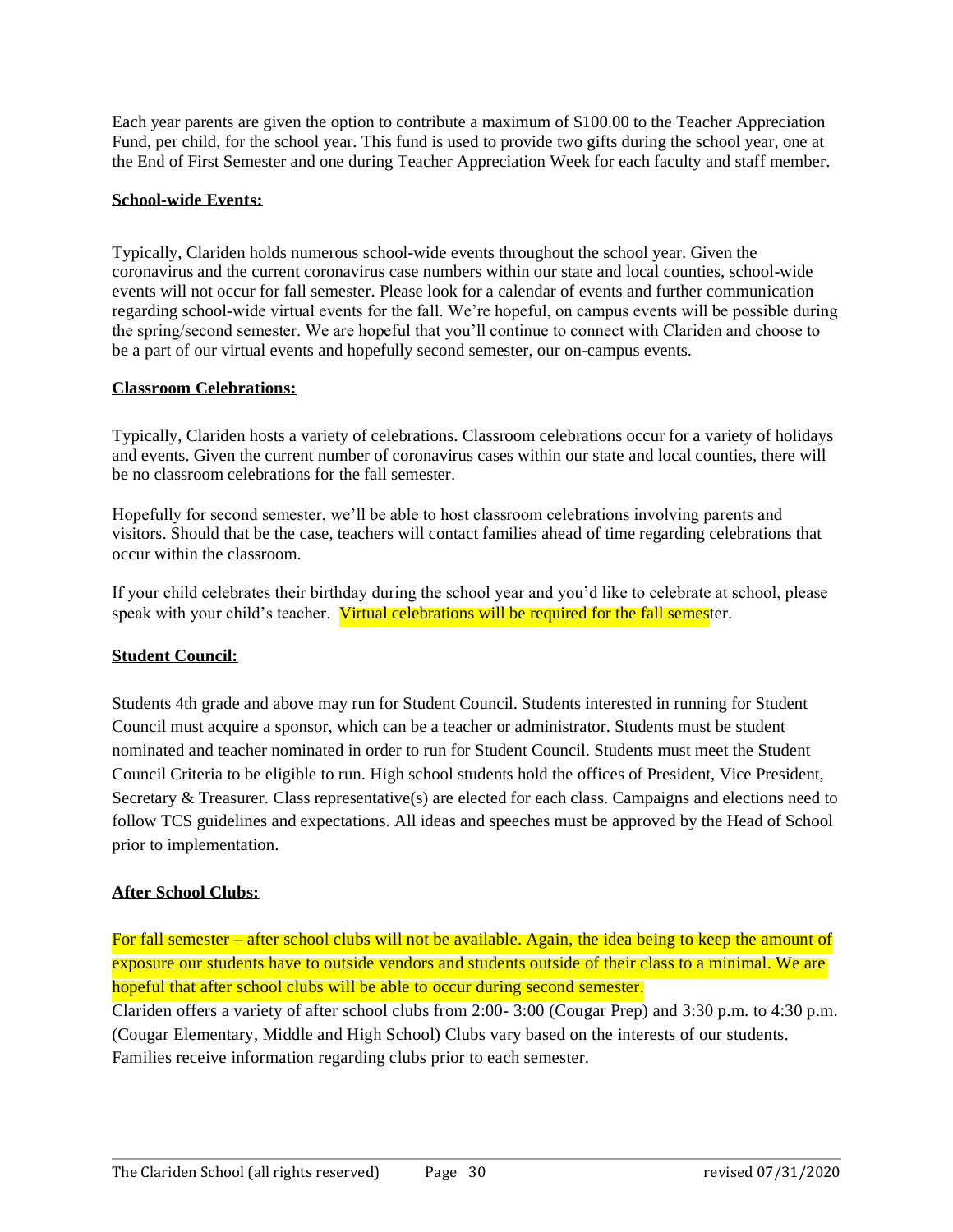#### **Presentations of Learning:**

Parents are typically invited to campus for the wrap up of each project. These are called Presentations of Learning (POL). Presentations of Learning give each student the opportunity to express what they have learned through their project work. For, at least the fall semester, teachers will be providing virtual presentations of learning and offering potential other small size opportunities for students to **present.** We invite you to participate and learn what the students have learned.

#### **Admissions:**

#### **Pre-registration:**

The Clariden School offers current families priority in registration for the next school year. Current students and their siblings are given priority during this period. Pre-registration is held in January. Following the pre-registration period for current students and siblings, registration is opened to the public. Registration is on a first come, first served basis and is not complete until the initial payment is received and the contract is signed and returned.

#### **Waiting List:**

The Clariden School offers parents the opportunity to place their children on a waiting list pending an appropriate opening. Siblings wishing to be placed on a waiting list must have a completed application on file including the paid application fee.